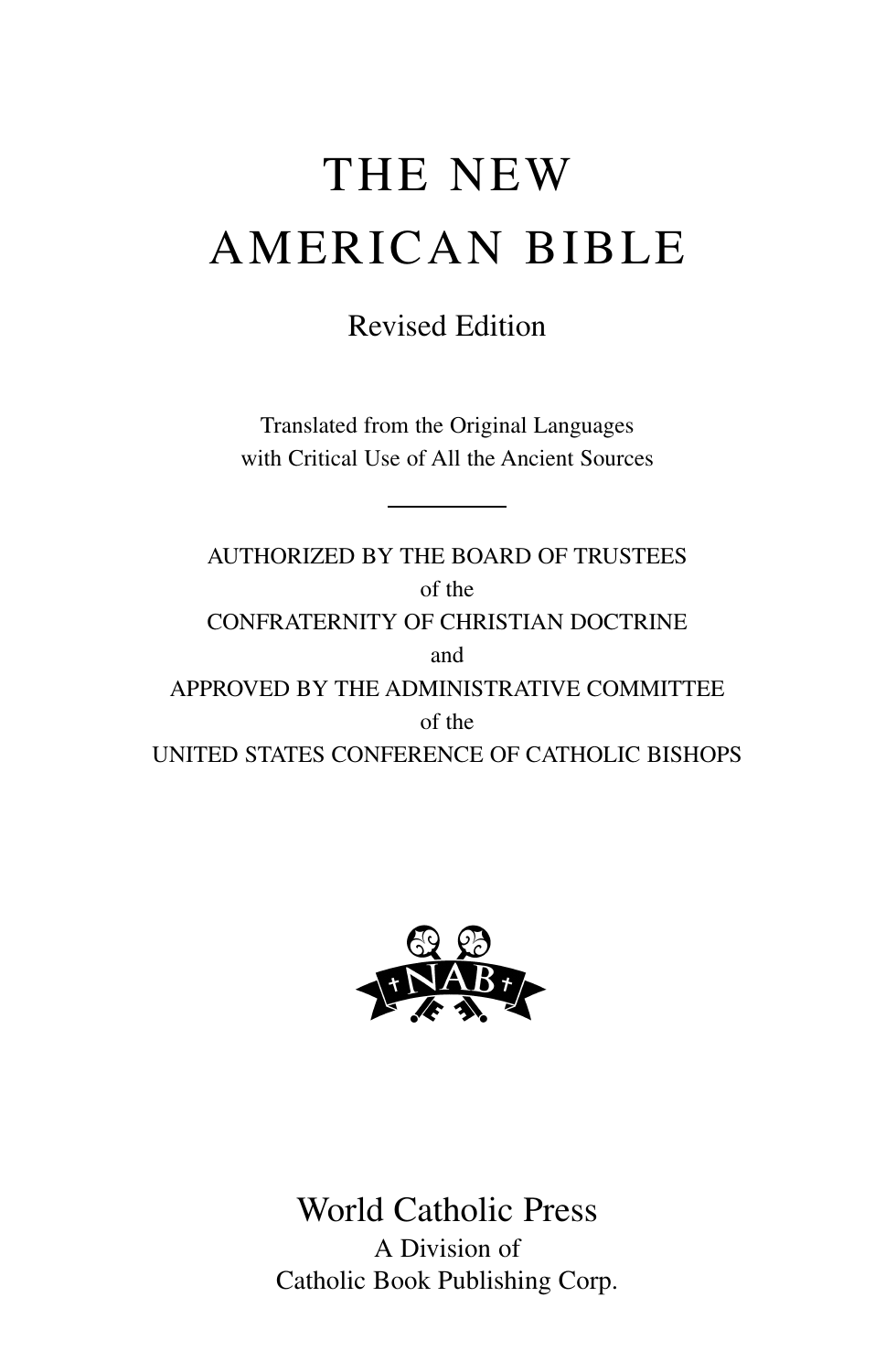# THE BOOK OF EXODUS

*The second book of the Pentateuch is called Exodus, from the Greek word for "departure," because its central event was understood by the Septuagint's translators to be the departure of the Israelites from Egypt. Its Hebrew title, Shemoth ("Names"), is from the book's opening phrase, "These are the names. . . ." Continuing the history of Israel from the point where the Book of Genesis leaves off, Exodus recounts the Egyptian oppression of Jacob's ever-increasing descendants and their miraculous deliverance by God through Moses, who led them across the Red Sea to Mount Sinai where they entered into a covenant with the Lord. Covenantal laws and detailed prescriptions for the tabernacle (a portable sanctuary foreshadowing the Jerusalem Temple) and its service are followed by a dramatic episode of rebellion, repentance, and divine mercy. After the broken covenant is renewed, the tabernacle is constructed, and the cloud signifying God's glorious presence descends to cover it.*

*These events made Israel a nation and confirmed their unique relationship with God. The "law" (Hebrew* torah*) given by God through Moses to the Israelites at Mount Sinai constitutes the moral, civil, and ritual legislation by which they were to become a holy people. Many elements of it were fundamental to the teaching of Jesus (Mt 5:21–30; 15:4) as well as to New Testament and Christian moral teaching (Rom 13:8–10; 1 Cor 10:1–5; 1 Pt 2:9).*

*The principal divisions of Exodus are:*

- *I. Introduction: The Oppression of the Israelites in Egypt (1:1—2:22)*
- *II. The Call and Commission of Moses (2:23—7:7)*
- *III. The Contest with Pharaoh (7:8—13:16)*
- *IV. The Deliverance of the Israelites from Pharaoh and Victory at the Sea (13:17—15:21)*
- *V. The Journey in the Wilderness to Sinai (15:22—18:27)*
- *VI. Covenant and Legislation at Mount Sinai (19:1—31:18)*
- *VII. Israel's Apostasy and God's Renewal of the Covenant (32:1—34:35)*
- *VIII. The Building of the Tabernacle and the Descent of God's Glory upon It (35:1—40:38)*

\*

### I. INTRODUCTION: THE OPPRESSION OF THE ISRAELITES IN EGYPT

#### **CHAPTER 1**

**Jacob's Descendants in Egypt. 1**These are the names of the sons of Israel\* who, accompanied by their households, entered into Egypt with Jacob: **2** \*Reuben, Simeon, Levi and Judah; **3** Issachar, Zebulun and Benjamin; **4** Dan and Naphtali; Gad and Asher. **5**The total number of Jacob's direct descendants\* was seventy.<sup>*a*</sup> Joseph was already in Egypt.

**6** Now Joseph and all his brothers and that whole generation died. $\frac{b}{b}$  **7** But the Israelites were fruitful and prolific. They

a. Gn 46:26–27; Dt 10:22; Acts 7:14.—b. Gn 50:26.

**1:1** Sons of Israel: here literally the first-generation sons of Jacob/Israel. Cf. v. 5. However, beginning with v. 7 the same Hebrew phrase refers to Jacob's more remote descendants; hence, from there on, it is ordinarily rendered "the Israelites." Households: the family in its fullest sense, including wives, children and servants.

**1:2** Jacob's sons are listed here according to their respective mothers. Cf. Gn 29:31; 30:20; 35:16–26.

**1:5** Direct descendants: lit., "persons coming from Jacob's loins"; hence, wives of Jacob's sons and servants are not included. Cf. Gn 46:26. Seventy: Gn 46:26, along with the Septuagint for the verse, agrees on a total of sixty-six coming down to Egypt with Jacob, but in v. 27 the Hebrew text adds the two sons born to Joseph in Egypt and presupposes Jacob himself and Joseph for a total of seventy; the Septuagint adds "nine sons" born to Joseph to get a total of seventyfive. This is the figure the Septuagint and  $4QEx^a$  have here in v. 5.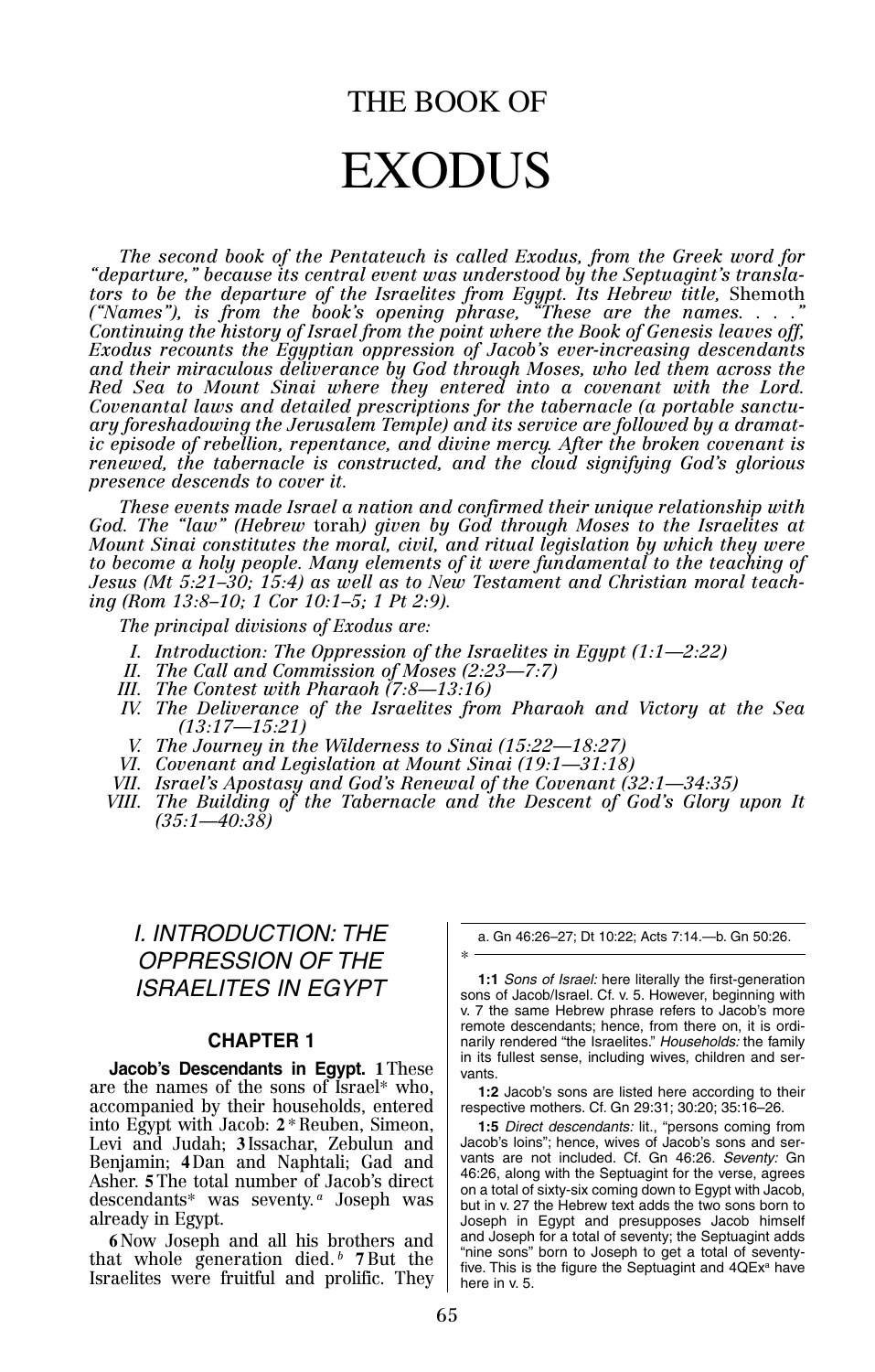inclined to do even at the present time, before I have brought them into the land which I promised on oath. **22** So Moses wrote this song that same day, and he taught it to the Israelites.

**Commission of Joshua. 23**Then he commissioned Joshua, son of Nun, and said to him, Be strong and steadfast, for it is you who will bring the Israelites into the land which I promised them on oath. *<sup>o</sup>* I myself will be with you.

**The Law Placed in the Ark. 24**When Moses had finished writing out on a scroll the words of this law in their entirety,  $25$  Moses gave the Levites<sup> $p$ </sup> who carry the ark of the covenant of the LORD this order: **26**Take this book of the law and put it beside the ark of the covenant of the LORD, your God, that there it may be a witness against you. *<sup>q</sup>* **27**For I already know how rebellious and stiff-necked you will be. Why, even now, while I am alive among you, you have been rebels against the LORD! How much more, then, after I am dead! *<sup>r</sup>* **28** *<sup>s</sup>* Assemble all your tribal elders and your officials before me, that I may speak these words for them to hear and so may call heaven and earth to witness against them. **29** *<sup>t</sup>*For I know that after my death you are sure to act corruptly and to turn aside from the way along which I commanded you, so that evil will befall you in time to come because you have done what is evil in the LORD's sight, and provoked him by your deeds.

**The Song of Moses. 30**Then Moses recited the words of this song in their entirety, for the whole assembly of Israel to hear:

#### **CHAPTER 32**

- **1**\* Give ear, O heavens, and let me speak; let the earth hear the words of my mouth! *<sup>a</sup>*
- **2** May my teaching soak in like the rain, and my utterance drench like the dew, Like a downpour upon the grass, like a shower upon the crops.
- **3** For I will proclaim the name of the LORD, praise the greatness of our God!
- **4** The Rock—how faultless are his deeds, how right all his ways! A faithful God, without deceit, just and upright is he! *<sup>b</sup>*
- **5** Yet his degenerate children have treated him basely,
	- a twisted and crooked generation! *<sup>c</sup>*
- **6** Is this how you repay the LORD, so foolish and unwise a people?
	- Is he not your father who begot you, the one who made and established you? *<sup>d</sup>*
- **7** Remember the days of old, consider the years of generations past. Ask your father, he will inform you, your elders, they will tell you: *<sup>e</sup>*

**8** When the Most High allotted each nation its heritage,

when he separated out human beings, *<sup>f</sup>* He set up the boundaries of the peoples

- after the number of the divine beings;\* **9** But the LORD's portion was his people;
- his allotted share was Jacob. *<sup>g</sup>* **10** He found them in a wilderness,
	- a wasteland of howling desert. He shielded them, cared for them,
- guarded them as the apple of his eye. *<sup>h</sup>* **11** As an eagle incites its nestlings,
	- hovering over its young, So he spread his wings, took them,
	- bore them upon his pinions. *<sup>i</sup>*
- **12** The LORD alone guided them, no foreign god was with them.*<sup>j</sup>*
- $13<sup>k</sup>$  He had them mount the summits of the land,\*

fed them the produce of its fields;

He suckled them with honey from the crags

and olive oil from the flinty rock;

**14** Butter from cows and milk from sheep, with the best of lambs;

Bashan\* bulls and goats, with the cream of finest wheat; and the foaming blood of grapes you drank.

- **15** So Jacob ate and was satisfied, Jeshurun\* grew fat and kicked; you became fat and gross and gorged.
	- They forsook the God who made them and scorned the Rock of their salvation. *<sup>l</sup>*

o. Dt 31:7–8; Nm 27:15–23; Jos 1:1–9.—p. 24–25: Dt 31:9.—q. Dt 10:1–5; Ex 40:20; 1 Kgs 8:9.—r. Dt 9:6–7, 22–24.—s. Dt 31:12–13, 19–22; 30:19; 32:1–43.—t. Jgs 2:11–23.—a. Dt 4:26; 30:19; 31:28.—b. Dt 7:9; 32:15, 18, 30–31; 2 Sm 22:3; Ps 18:2, 31, 46; 92:15; Is 17:10; Hb 1:12; Rev 15:3.—c. Dt 9:12; 14:1; 31:29; Ps 78:8; Is 1:2–4; Lk 9:41.—d. Ex 4:22–23; Is 63:16; 64:8; Jer 31:9; Hos 11:1–4.—e. Dt 4:32–34.—f. Gn 14:18–22; Nm 24:16; Jb 1:6; 2:1; Ps 29:1; 47:2; 82:6; 83:18; 89:5–7; Is 14:14; Acts 17:26.—g. Dt 7:6; Ex 19:5–6; Ps 33:12; Sir 17:17; Jer 10:16; Zec 2:16.—h. Dt 1:31; 2:7; 8:15; Ps 17:8; Prv 7:2; Jer 2:2–3, 6; Hos 2:15; 13:5–6; Zec 2:12.—i. Ex 19:4.—j. Ex 15:13; Is 43:12; Hos 13:4.—k. 13–14: Dt 8:7–10; Ps 81:16.—l. Dt 8:12–18; 31:20; 33:5, 26; Neh 9:25; Is 44:2.

**32:1–43** The whole song is a poetic sermon, having for its theme the Lord's benefits to Israel (vv. 1–14) and Israel's ingratitude and idolatry in turning to the gods of the nations; these sins will be punished by the nations themselves (vv. 15–29); in turn, the foolish pride of the nations will be punished, and the Lord's honor will be vindicated (vv. 30–43).

**32:8** Divine beings: lit., "sons of God" (see also v. 43); members of the divine assembly; cf. 1 Kgs 22:19; Jb 1:6; 2:1; 38:7; Ps 82; 89:6–7. The nations are portrayed as having their respective tutelary deities.

**32:13** The land: Canaan.

\*

**32:14** Bashan: a fertile grazing land east of the Jordan, famous for its sleek, strong cattle. Cf. Ps 22:13; Ez 39:18; Am 4:1.

**32:15** Jeshurun: a term for Israel from yashar, meaning "upright"; its use here is possibly ironic.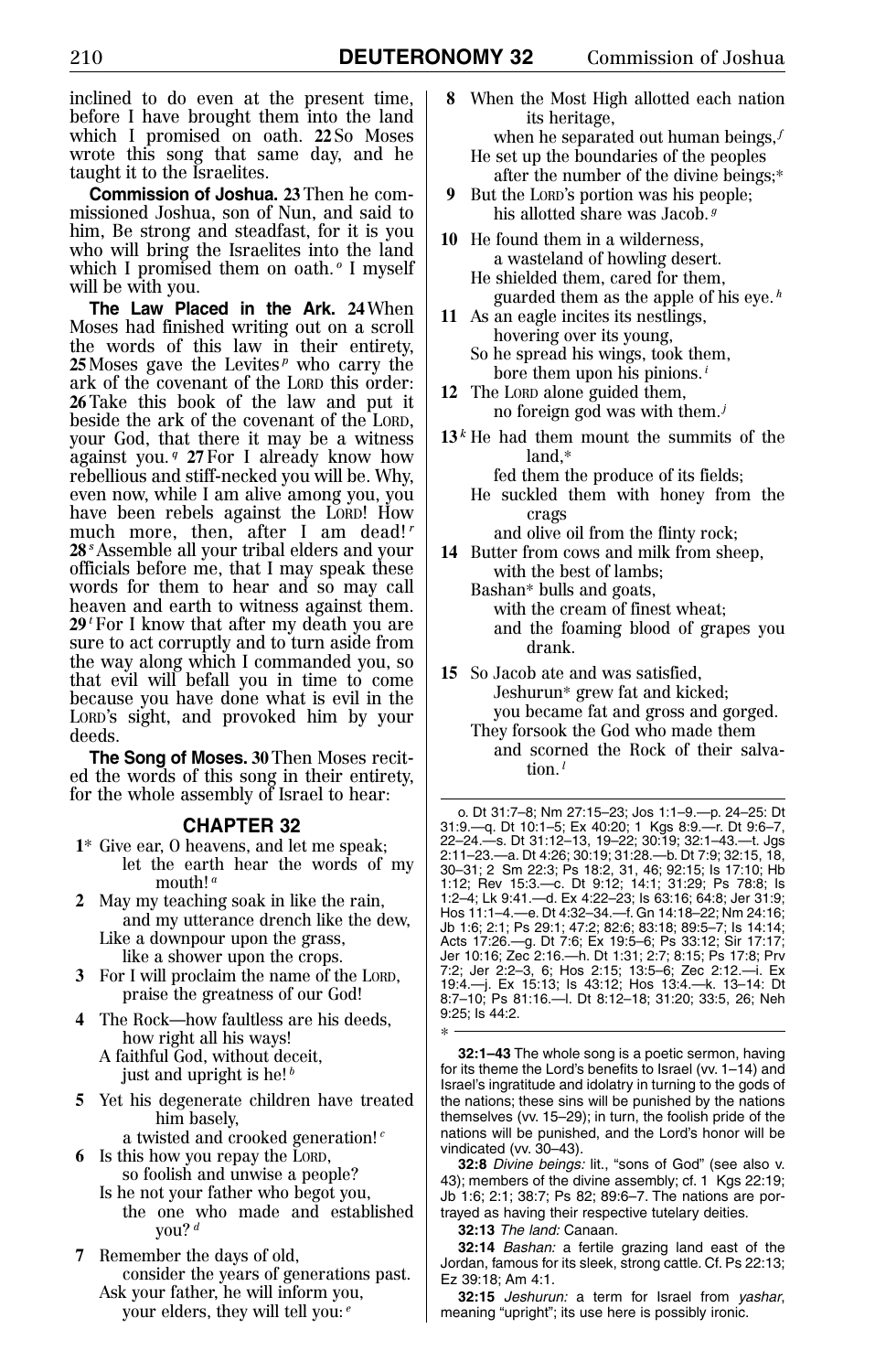harps, lyres, and cymbals, to make a loud sound of rejoicing. *<sup>g</sup>* **17**Therefore the Levites appointed Heman, son of Joel, and, among his brothers, Asaph, son of Berechiah; and among the sons of Merari, their brothers, Ethan, son of Kushaiah; *<sup>h</sup>* **18** and, together with these, their brothers of the second rank: the gatekeepers Zechariah, Uzziel, Shemiramoth, Jehiel, Unni, Eliab, Benaiah, Maaseiah, Mattithiah, Eliphelehu, Mikneiah, Obed-edom, and Jeiel. **19** The singers, Heman, Asaph, and Ethan, sounded brass cymbals. **20** Zechariah, Uzziel, Shemiramoth, Jehiel, Unni, Eliab, Maaseiah, and Benaiah played on harps set to "Alamoth."\* **21**But Mattithiah, Eliphelehu, Mikneiah, Obed-edom, and Jeiel led the song on lyres set to "sheminith." **22**Chenaniah was the chief of the Levites in the singing; he directed the singing, for he was skillful. *<sup>i</sup>* **23**Berechiah and Elkanah were gatekeepers before the ark. **24**The priests, Shebaniah, Joshaphat, Nethanel, Amasai, Zechariah, Benaiah, and Eliezer, sounded the trumpets before the ark of God.*<sup>j</sup>* Obededom and Jeiel were also gatekeepers before the ark.

**The Ark Comes to Jerusalem. 25** *<sup>k</sup>*Thus David, the elders of Israel, and the commanders of thousands went to bring up the ark of the covenant of the LORD with joy from the house of Obed-edom. **26**While God helped the Levites to carry the ark of the covenant of the LORD, they sacrificed seven bulls and seven rams. *<sup>l</sup>* **27** David was vested in a robe of fine linen, as were all the Levites who carried the ark, the singers, and Chenaniah, the leader of song; David was also wearing a linen ephod. *<sup>m</sup>* **28**Thus all Israel brought up the ark of the covenant of the LORD with joyful shouting, to the sound of horns, trumpets, and cymbals, and the music of harps and lyres. **29**But as the ark of the covenant of the LORD was entering the City of David, Michal, daughter of Saul, looked down from her window, and when she saw King David leaping and dancing, she despised him in her heart. *<sup>n</sup>*

#### **CHAPTER 16**

**1** *<sup>a</sup>*They brought in the ark of God and set it within the tent which David had pitched for it. *<sup>b</sup>* Then they sacrificed burnt offerings and communion offerings to God. **2**When David had finished sacrificing the burnt offerings and communion offerings, he blessed the people in the name of the LORD, **3** and distributed to every Israelite, to every man and every woman, a loaf of bread, a piece of meat, and a raisin cake.

**David's Directives for the Levites. 4**He then appointed certain Levites to minister before the ark of the LORD, to celebrate, thank, and praise the LORD, the God of Israel. *<sup>c</sup>* **5** Asaph was their chief, and second to him were Zechariah, Uzziel, Shemiramoth, Jehiel, Mattithiah, Eliab, Benaiah, Obed-edom, and Jeiel. These were to play on harps and lyres, while Asaph was to sound the cymbals, **6** and the priests Benaiah and Jahaziel were to be the regular trumpeters before the ark of the covenant of God.

**7** On that same day, David appointed Asaph and his brothers to sing for the first time these praises of the LORD:

- **8** \* Give thanks to the LORD, invoke his name; *<sup>d</sup>* make known among the peoples his
- deeds. **9** Sing praise, play music;

proclaim all his wondrous deeds.

- **10** Glory in his holy name; rejoice, O hearts that seek the LORD!
- **11** Rely on the mighty LORD; constantly seek his face.
- **12** Recall the wondrous deeds he has done, his signs, and his words of judgment,
- **13** You sons of Israel, his servants, offspring of Jacob, the chosen ones!
- **14** The LORD is our God; who rules the whole earth.
- **15** He remembers forever his covenant the pact imposed for a thousand generations—
- **16** Which was made with Abraham, confirmed by oath to Isaac,
- **17** And ratified as binding for Jacob, an everlasting covenant for Israel:
- **18** "To you will I give the land of Canaan, your own allotted heritage."
- **19** When they were few in number, a handful, and strangers there,
- **20** Wandering from nation to nation, from one kingdom to another,
- **21** He let no one oppress them;
- for their sake he rebuked kings: **22** "Do not touch my anointed,
	- to my prophets do no harm."
- **23** *<sup>e</sup>* Sing to the LORD, all the earth, announce his salvation, day after day.
- **24** Tell his glory among the nations; among all peoples, his wondrous deeds.
- **25** For great is the LORD and highly to be praised;

to be feared above all gods.

\*

g. 1 Chr 13:8; 16:5; 2 Chr 5:12; 29:25; Neh 12:27.— h. 1 Chr 6:31–47; 25:1–8.—i. 1 Chr 26:29.—j. Nm 10:8; Jos 6:4–8.—k. 25–29: 2 Sm 6:12–16.—l. 2 Sm 6:17; 2 Chr 29:21.—m. 1 Sm 2:18; 2 Sm 6:14.—n. 2 Sm 6:20–23.—a. 1–3: 2 Sm 6:17–19.—b. 1 Chr 15:1.—c. Sir 47:9.—d. 8–22: Ps 105:1–15.—e. 23–33: Ps 96:1–13.

**15:20–21** Alamoth . . . sheminith: musical terms of uncertain meaning. Alamoth, lit., "young women," occurs in the superscription to Ps 46. The term sheminith, in v. 21, might mean "bass" or "octave"; cf. Ps 6:1; 12:1.

**16:8–36** A hymn composed of parts of several psalms: vv. 8–22 = Ps 105:1–15; vv. 23–33 = Ps 96:1–13; vv. 34–36 = Ps 106:1, 47–48. There are minor textual variants between this hymn and the psalms it is drawn from.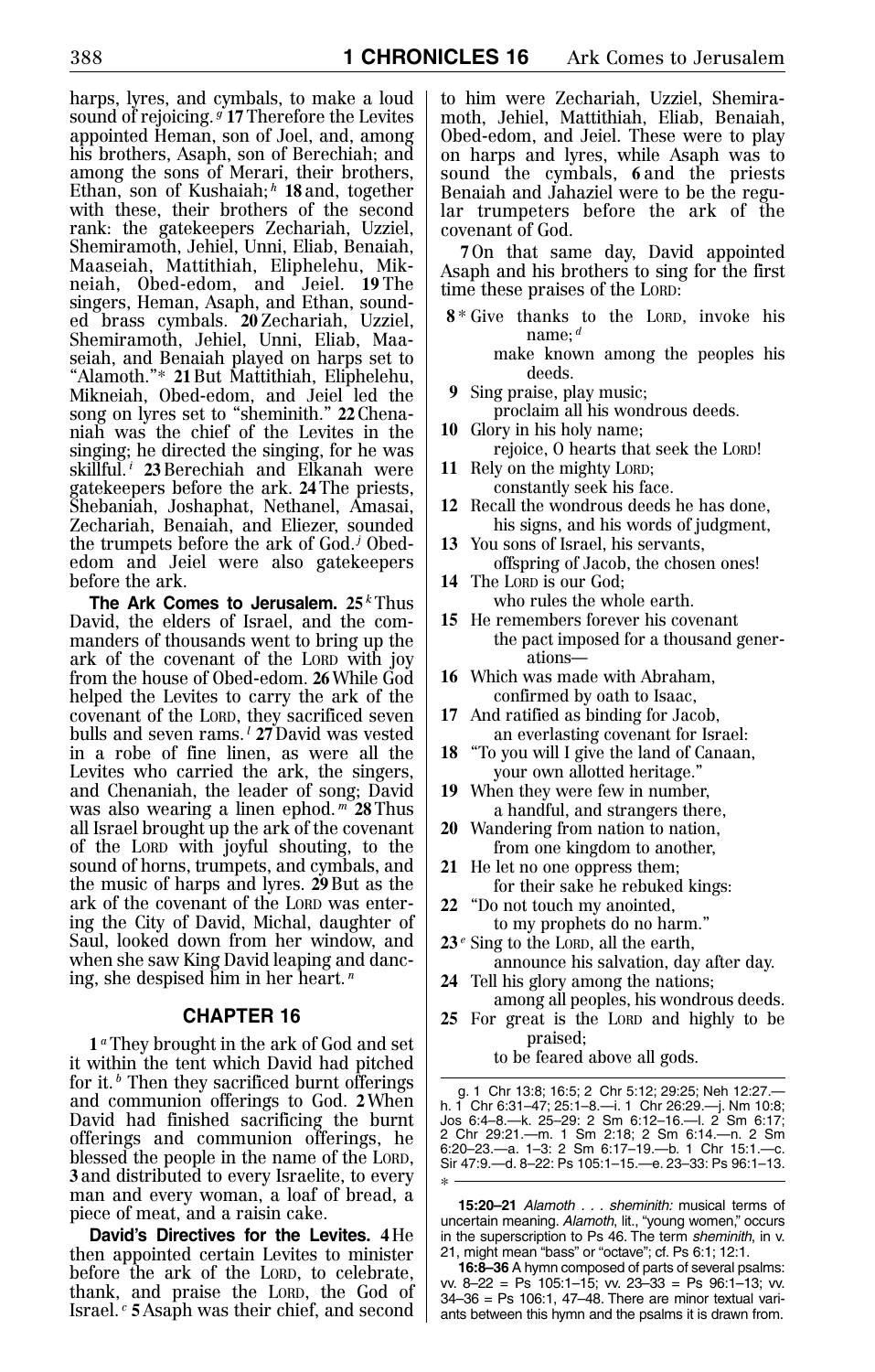**18** I will make your name renowned through all generations; thus nations shall praise you forever. *<sup>g</sup>*

#### **PSALM 46**\*

#### **God, the Protector of Zion**

**1** For the leader. A song of the Korahites. According to *alamoth*.\*

*I*

- **2** God is our refuge and our strength, an ever-present help in distress. *<sup>a</sup>*
- **3**\* Thus we do not fear, though earth be shaken
	- and mountains quake to the depths of the sea,
- **4** Though its waters rage and foam and mountains totter at its surging. *<sup>b</sup> Selah*

*II*

**5**\* Streams of the river gladden the city of God,

the holy dwelling of the Most High. *<sup>c</sup>*

- **6** God is in its midst; it shall not be shaken; God will help it at break of day. *<sup>d</sup>*
- **7** Though nations rage and kingdoms totter,
	- he utters his voice and the earth melts.*<sup>e</sup>*
- **8**\* The LORD of hosts is with us;
	- our stronghold is the God of Jacob. *Selah*

#### *III*

- **9** Come and see the works of the LORD, who has done fearsome deeds on earth; *<sup>f</sup>*
- **10** Who stops wars to the ends of the earth, breaks the bow, splinters the spear, and burns the shields with fire; *<sup>g</sup>*
- **11** *<sup>h</sup>* "Be still and know that I am God! I am exalted among the nations, exalted on the earth."
- **12** The LORD of hosts is with us; our stronghold is the God of Jacob. *Selah*

#### **PSALM 47**\*

#### **The Ruler of All the Nations**

- **1** For the leader. A psalm of the Korahites. *I*
- **2** All you peoples, clap your hands; shout to God with joyful cries. *<sup>a</sup>*
- **3** For the LORD, the Most High, is to be feared, the great king over all the earth, *<sup>b</sup>*
- **4** Who made people subject to us, nations under our feet, *<sup>c</sup>*
- **5**\* Who chose our heritage for us, the glory of Jacob, whom he loves. *<sup>d</sup> Selah*

*II*

**6**\* God has gone up with a shout; the LORD, amid trumpet blasts. *<sup>e</sup>* **7** Sing praise to God, sing praise; sing praise to our king, sing praise.

#### *III*

- **8** For God is king over all the earth; *<sup>f</sup>* sing hymns of praise.
- **9** God rules over the nations; God sits upon his holy throne.
- **10** The princes of the peoples assemble with the people of the God of Abraham. For the shields of the earth belong to God, highly exalted. *<sup>g</sup>*

#### **PSALM 48**\*

#### **The Splendor of the Invincible City**

**1** A psalm of the Korahites.\* A song.

*I*

\*

- **2** Great is the LORD and highly praised in the city of our God: *<sup>a</sup>*
- His holy mountain,
- **3** fairest of heights, the joy of all the earth, *<sup>b</sup>*

g. Is 60:15.—a. Ps 48:4; Is 33:2.—b. Ps 93:3–4; Jb 9:5–6; Is 24:18–20; 54:10.—c. Ps 48:2–3; 76:3.—d. Is 7:14.—e. Ps 2:1–5; 48:5–8; 76:7–9; Is 17:12–14.—f. Ps 48:9–10.—g. Ps 76:4.—h. Ps 48:11.—a. Ps 89:16; Zep 3:14.—b. Ps 95:3; Ex 15:18; Is 24:23; 52:7.—c. Ps 2:8.— d. Is 58:14.—e. Ps 24:8, 10; 68:18–19; 98:6.—f. 8–9: Ps 72:11; 93:1; 96:10; 97:1; 99:1; Jer 10:7.—g. Ps 89:19; Ex 3:6; Is 2:2–4.—a. Ps 96:4; 145:3.—b. Ps 50:2; Lam 2:15.

**Psalm 46** A song of confidence in God's protection of Zion with close parallels to Ps 48. The dominant note in Ps 46 is sounded by the refrain, The LORD of hosts is with us (Ps 46:8, 12). The first strophe (Ps 46:2–4) sings of the security of God's presence even in utter chaos; the second (Ps 46:5–8), of divine protection of the city from its enemies; the third (Ps 46:9–11), of God's imposition of imperial peace.

**46:1** Alamoth: the melody of the Psalm, now lost.

**46:3–4** Figurative ancient Near Eastern language to describe social and political upheavals.

**46:5** Jerusalem is not situated on a river.This description derives from mythological descriptions of the divine abode and symbolizes the divine presence as the source of all life (cf. Is 33:21; Ez 47:1–12; Jl 4:18; Zec 14:8; Rev 22:1–2).

**46:8** The first line of the refrain is similar in structure and meaning to Isaiah's name for the royal child, Emmanuel, With us is God (Is 7:14; 8:8, 10).

**Psalm 47** A hymn calling on the nations to acknowledge the universal rule of Israel's God (Ps 47:2–5) who is enthroned as king over Israel and the nations (Ps 47:6–9).

**47:5** Our heritage . . . the glory: the land of Israel (cf. Is 58:14), which God has given Israel in an act of sovereignty.

**47:6** God has gone up: Christian liturgical tradition has applied the verse to the Ascension of Christ.

**Psalm 48** A Zion hymn, praising the holy city as the invincible dwelling place of God. Unconquerable, it is an apt symbol of God who has defeated all enemies. After seven epithets describing the city (Ps 48:2–3), the Psalm describes the victory by the Divine Warrior over hostile kings (Ps 48:4–8). The second half proclaims the dominion of the God of Zion over all the earth (Ps 48:9–12) and invites pilgrims to announce that God is eternally invincible like Zion itself (Ps 48:13–14).

**48:1** Korahites: see note on Ps 42:1.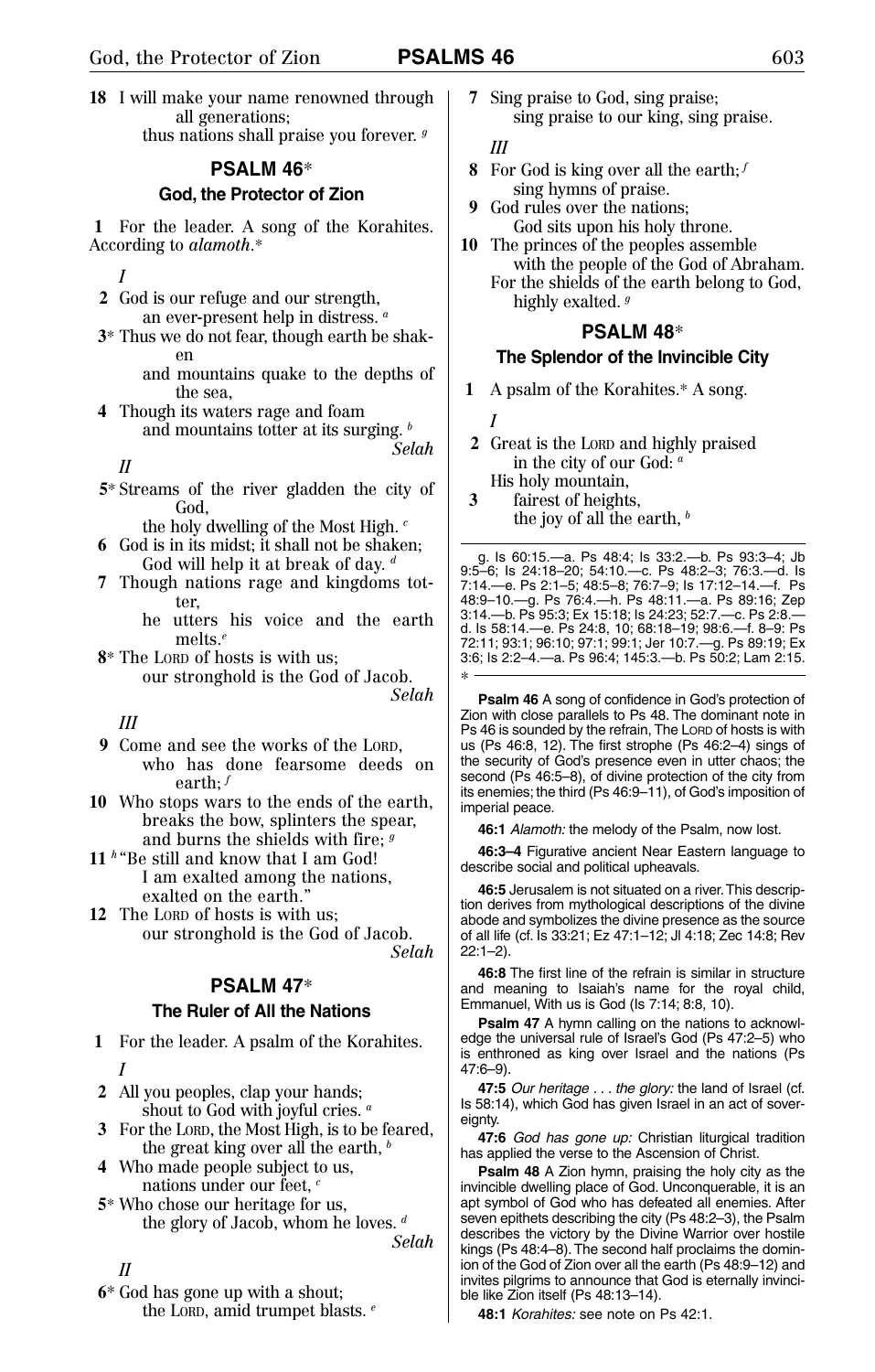- **11** I said in my alarm, "All men are liars!" *<sup>g</sup>* **12** How can I repay the LORD for all the great good done for me?
- **13** I will raise the cup of salvation\* and call on the name of the LORD.
- **14** I will pay my vows to the LORD in the presence of all his people.
- **15**\* Dear in the eyes of the LORD is the death of his devoted. *<sup>h</sup>*
- **16** LORD, I am your servant, your servant, the child of your maidservant; *<sup>i</sup>*

you have loosed my bonds.

- **17** I will offer a sacrifice of praise and call on the name of the LORD. *<sup>j</sup>*
- **18** I will pay my vows to the LORD *<sup>k</sup>* in the presence of all his people,
- **19** In the courts of the house of the LORD, in your midst, O Jerusalem. Hallelujah!

#### **PSALM 117**\*

#### **The Nations Called to Praise**

- **1** Praise the LORD, all you nations! Extol him, all you peoples! *<sup>a</sup>*
- **2** His mercy for us is strong; the faithfulness of the LORD is forever. Hallelujah!

#### **PSALM 118**\*

#### **Hymn of Thanksgiving**

*I*

- **1** Give thanks to the LORD, for he is good, *<sup>a</sup>* his mercy endures forever.
- **2** Let Israel say: his mercy endures forever.
- **3** Let the house of Aaron say, his mercy endures forever.
- **4** Let those who fear the LORD say, *<sup>b</sup>* his mercy endures forever.
	- *II*
- **5** In danger I called on the LORD; the LORD answered me and set me free.
- **6** The LORD is with me; I am not afraid;
- what can mortals do against me? *<sup>c</sup>* **7** The LORD is with me as my helper;
- I shall look in triumph on my foes. **8** Better to take refuge in the LORD *<sup>d</sup>*
- than to put one's trust in mortals. **9** Better to take refuge in the LORD
- than to put one's trust in princes. *III*
- **10** All the nations surrounded me; in the LORD's name I cut them off.
- **11** They surrounded me on every side; in the LORD's name I cut them off.
- **12** They surrounded me like bees; *<sup>e</sup>* they burned up like fire among thorns; in the LORD's name I cut them off.
- **13** I was hard pressed and falling, but the LORD came to my help. *<sup>f</sup>*
- **14** The LORD, my strength and might, has become my savior. *<sup>g</sup>*

*IV*

- **15** The joyful shout of deliverance is heard in the tents of the righteous: "The LORD's right hand works valiantly;
- 16 the LORD's right hand is raised; the LORD's right hand works valiantly."
- **17** I shall not die but live and declare the deeds of the LORD.
- **18** The LORD chastised me harshly, but did not hand me over to death.

*V*

\*

- **19** Open the gates of righteousness; I will enter and thank the LORD. *<sup>h</sup>*
- **20** This is the LORD's own gate, through it the righteous enter.
- **21** I thank you for you answered me; you have been my savior.
- **22**\* The stone the builders rejected has become the cornerstone. *<sup>i</sup>*
- **23** By the LORD has this been done; it is wonderful in our eyes.
- **24** This is the day the LORD has made; let us rejoice in it and be glad.
- **25** LORD, grant salvation!\* LORD, grant good fortune!

g. Ps 12:2.—h. Ps 72:14; Is 43:4.—i. Ps 86:16; 143:12; Wis 9:5.—j. Lv 7:12ff.—k. Jon 2:10.—a. Rom 15:11.—a. Ps 100:5; 136:1f.—b. Ps 115:9–11.—c. Ps 27:1; Heb 13:6.—d. 8f: Ps 146:3.—e. Dt 1:44.—f. Ps 129:1–2.—g. Ex 15:2; Is 12:2.—h. Is 26:2.—i. Mt 21:42; Lk 20:17; Acts 4:11; Rom 9:33; 1 Pt 2:7.

**116:13** The cup of salvation: probably the libation of wine poured out in gratitude for rescue, cf. Ex 25:29; Nm 15:5, 7, 10.

**116:15** Dear in the eyes of the LORD: the meaning is that the death of God's faithful is grievous to God, not that God is pleased with the death, cf. Ps 72:14. In Wis 3:5–6, God accepts the death of the righteous as a sacrificial burnt offering.

**Psalm 117** This shortest of hymns calls on the nations to acknowledge God's supremacy.The supremacy of Israel's God has been demonstrated to them by the people's secure existence, which is owed entirely to God's gracious fidelity.

**Psalm 118** A thanksgiving liturgy accompanying a procession of the king and the people into the Temple precincts. After an invocation in the form of a litany (Ps 118:1–4), the psalmist (very likely speaking in the name of the community) describes how the people confidently implored God's help (Ps 118:5–9) when hostile peoples threatened its life (Ps 118:10–14); vividly God's rescue is recounted (Ps 118:15–18). Then follows a possible dialogue at the Temple gates between the priests and the psalmist as the latter enters to offer the thanksgiving sacrifice (Ps 118:19–25). Finally, the priests impart their blessing (Ps 118:26–27), and the psalmist sings in gratitude (Ps 118:28–29).

**118:22** The stone the builders rejected: a proverb: what is insignificant to human beings has become great through divine election. The "stone" may originally have meant the foundation stone or capstone of the Temple. The New Testament interpreted the verse as referring to the death and resurrection of Christ (Mt 21:42; Acts 4:11; cf. Is 28:16 and Rom 9:33; 1 Pt 2:7).

**118:25** Grant salvation: the Hebrew for this cry has come into English as "Hosanna." This cry and the words in Ps 118:26 were used in the gospels to welcome Jesus entering the Temple on Palm Sunday (Mk 11:9–10).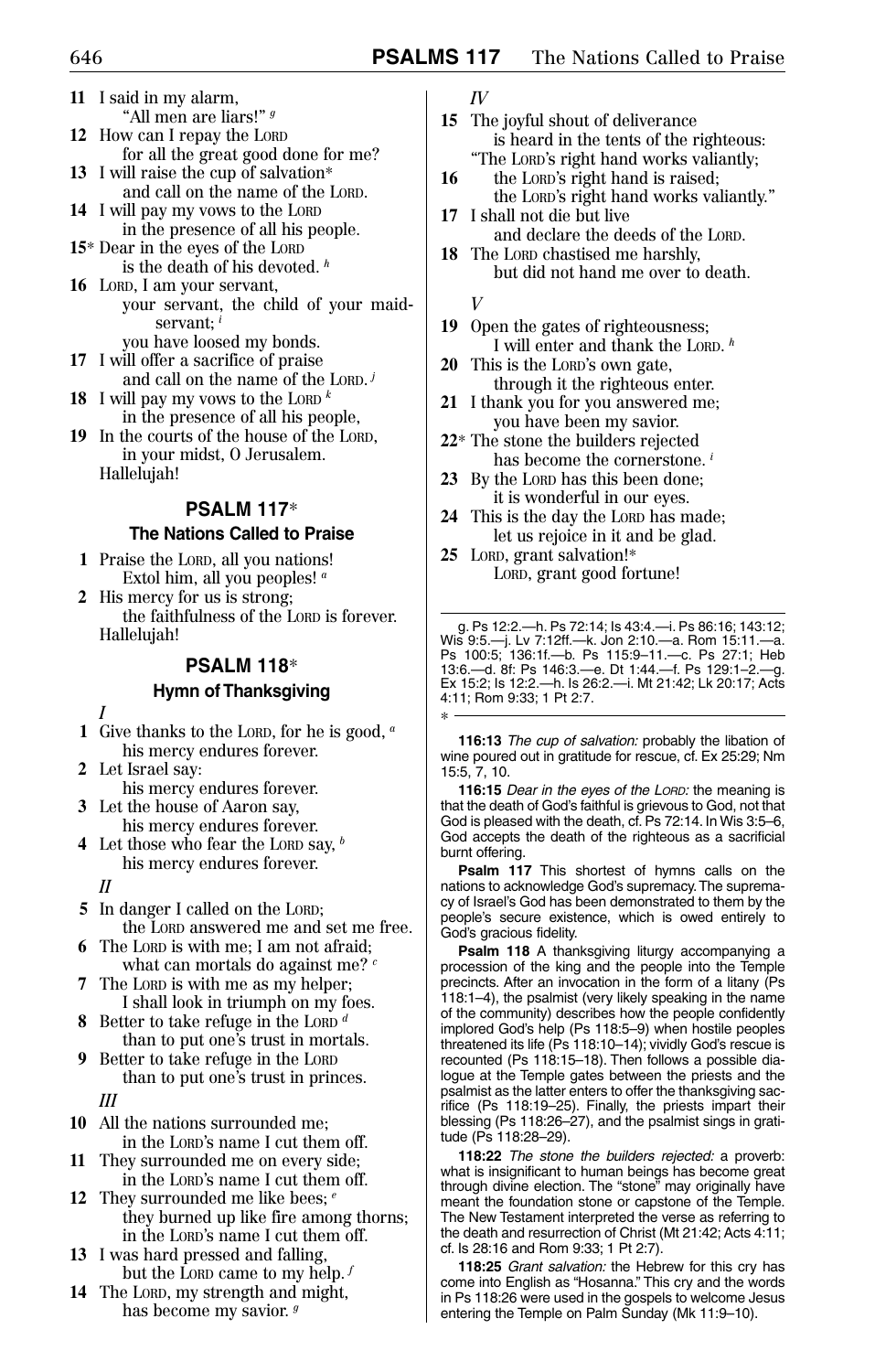**19** The way of the wicked is like darkness; they do not know on what they stumble.

#### **With Your Whole Being Heed My Words and Live**\*

- **20** My son, to my words be attentive, to my sayings incline your ear;
- **21** Let them not slip from your sight, keep them within your heart;
- **22** For they are life to those who find them, *<sup>c</sup>* bringing health to one's whole being.
- **23** With all vigilance guard your heart, for in it are the sources of life.
- **24**\* Dishonest mouth put away from you, deceitful lips put far from you.
- **25** Let your eyes look straight ahead
- and your gaze be focused forward. **26** Survey the path for your feet,
- and all your ways will be sure. **27** Turn neither to right nor to left, keep your foot far from evil.

#### **CHAPTER 5**

#### **Warning Against Adultery**\*

- **1** My son, to my wisdom be attentive, to understanding incline your ear,
- **2** That you may act discreetly,
- and your lips guard what you know. **3** Indeed, the lips of the stranger drip honey,\*
	- and her mouth is smoother than oil; *<sup>a</sup>*
- **4** But in the end she is as bitter as wormwood,
	- as sharp as a two-edged sword.
- **5** Her feet go down to death, her steps reach Sheol; *<sup>b</sup>*
- **6** Her paths ramble, you know not where, lest you see before you the road to life.
- **7** So now, children, listen to me,
	- do not stray from the words of my mouth.
- **8** Keep your way far from her, *<sup>c</sup>* do not go near the door of her house,
- Lest you give your honor\* to others, *d* and your years to a merciless one;
- **10** Lest outsiders take their fill of your wealth, and your hard-won earnings go to another's house;
- **11** And you groan in the end, when your flesh and your body are consumed;
- **12** And you say, "Oh, why did I hate instruction,
	- and my heart spurn reproof!
- **13** Why did I not listen to the voice of my teachers,

incline my ear to my instructors! **14** I am all but ruined,

- in the midst of the public assembly!"
- **15** Drink water\* from your own cistern, running water from your own well.
- **16** Should your water sources be dispersed abroad,
	- streams of water in the streets?
- **17** Let them be yours alone, not shared with outsiders;
- **18** Let your fountain be blessed and have joy of the wife of your youth,
- **19** your lovely hind, your graceful doe.\* Of whose love you will ever have your fill, and by her ardor always be intoxicated.
- **20** Why then, my son, should you be intoxicated with a stranger, and embrace another woman?
- **21** Indeed, the ways of each person are plain to the LORD's sight; all their paths he surveys; *<sup>e</sup>*
- **22** By their own iniquities the wicked will be caught,

in the meshes of their own sin they will be held fast;

**23** They will die from lack of discipline, lost because of their great folly.

c. Prv 8:35.—a. Prv 7:5.—b. Prv 2:18; 7:27.—c. Prv 7:25.—d. Sir 9:6.—e. Jb 14:16; 31:4; 34:21.

**4:20–27** Acquiring wisdom brings life and health. The learning process involves two stages: (1) hearing the teacher's words and treasuring them in the heart; (2) speaking and acting in accord with the wisdom that one has stored in one's heart. Seven organs of the body are mentioned: ear, eyes, heart, mouth, lips, eyelids ("gaze," v. 25), feet. Each of the organs is to be strained to its limit as the disciple puts wisdom into practice.The physical organ stands for the faculty, e.g., the eye for sight, the foot for movement.The figure of speech is called metonymy; one word is substituted for another on the basis of a causal relation. \*

**4:24–27** In vv. 20–21 the faculties of hearing (ear) and seeing (eye) take in the teaching and the heart stores and ponders it, so in the second half of the poem, vv. 24–27, the faculties of speech, sight, and walking enable the disciple to put the teaching into practice.

**5:1–23** This is the first of three poems on the forbidden woman, the "stranger" outside the social boundaries (cf. 2:16–19); the other two are 6:20–35 and chap. 7. Understanding and discretion are necessary to avoid adultery. which leads astray and begets bitterness, bloodshed, and death (vv. 1–6). It destroys honor, wastes the years of life, despoils hard-earned wealth, and brings remorse in the end (vv. 7–14). Conjugal fidelity and love bring happiness and security (vv. 15–20). Cf. 6:20—7:27. The structure of the poem consists of a two-line introduction; part one consists of three stanzas of four lines each warning of the forbidden woman's effect on her lovers (vv. 3–14); part two consists of a stanza of twelve lines exhorting the disciple to marital fidelity (vv. 15–20); and a final stanza of six lines on the perils of the woman (vv. 21–23).

**5:3** A metaphorical level is established in the opening description of the forbidden woman: her lips drip honey and her feet lead to death. By her lies, she leads people away from the wisdom that gives life.

**5:9** Honor: the words "life" and "wealth" have also been read in this place. A merciless one: the offended husband: cf. 6:34–35.

**5:15–16** Water: water may have an erotic meaning as in Sg 4:15, "[You are] a garden fountain, a well of living water." Eating and drinking can be metaphors expressing the mutuality of love. The wife is the opposite of the adulterous woman; she is not an outsider, not unfeeling, not a destroyer of her husband's self and goods. The best defense against adultery is appreciating and loving one's spouse. The best defense against folly is to appreciate and love wisdom.

**5:19** Lovely hind . . . graceful doe: ancient Near Eastern symbols of feminine beauty and charm; cf. Sg 2:7, 9, 17.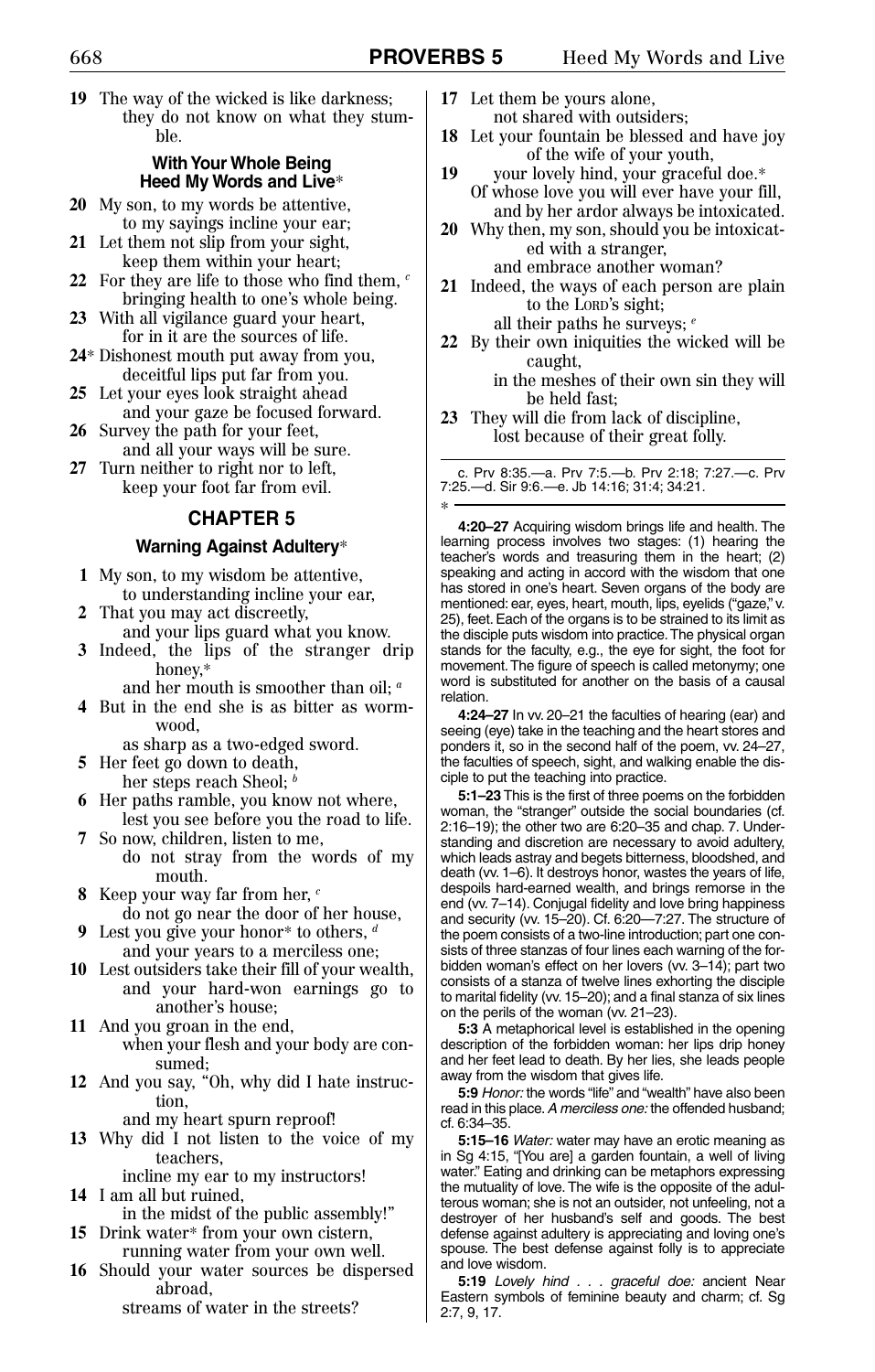|     | 26 Lift up your eyes on high                                                |  |
|-----|-----------------------------------------------------------------------------|--|
|     | and see who created* these:                                                 |  |
|     | He leads out their army and numbers                                         |  |
|     | them,                                                                       |  |
|     | calling them all by name.                                                   |  |
|     | By his great might and the strength of his                                  |  |
|     | power                                                                       |  |
|     | not one of them is missing! $i$                                             |  |
|     | 27 Why, O Jacob, do you say,*                                               |  |
|     | and declare, O Israel,                                                      |  |
|     | "My way is hidden from the LORD,                                            |  |
|     | and my right is disregarded by my                                           |  |
|     | God"?                                                                       |  |
| 28. | Do you not know?                                                            |  |
|     | Have you not heard?                                                         |  |
|     | The LORD is God from of old,                                                |  |
|     | creator of the ends of the earth.                                           |  |
|     | He does not faint or grow weary,                                            |  |
|     | and his knowledge is beyond scrutiny.                                       |  |
|     | 29 He gives power to the faint,                                             |  |
|     | abundant strength to the weak.                                              |  |
|     | 30 Though young men faint and grow weary,                                   |  |
| 31  | and youths stagger and fall,<br>They that hope in the LORD will renew their |  |
|     | strength,                                                                   |  |
|     | they will soar on eagles' wings;                                            |  |
|     | They will run and not grow weary,                                           |  |
|     | walk and not grow faint.                                                    |  |
|     |                                                                             |  |
|     | <b>CHAPTER 41</b>                                                           |  |
|     | The Liberator of Israel                                                     |  |

**1** Keep silence before me, O coastlands;\* let the nations renew their strength. Let them draw near and speak; let us come together for judgment.

- **2** Who has stirred up from the East the champion of justice,
	- and summoned him to be his attendant?

To him he delivers nations and subdues kings;

With his sword he reduces them to dust, with his bow, to driven straw.

- **3** He pursues them, passing on without loss, by a path his feet scarcely touch.
- **4** Who has performed these deeds? Who has called forth the generations from the beginning?<sup>*a*</sup>

I, the LORD, am the first, and at the last\* I am he.

- **5** The coastlands see, and fear; the ends of the earth tremble: they approach, they come on.
- **6** Each one helps his neighbor, one says to the other, "Courage!"
- **7** The woodworker encourages the goldsmith,
	- the one who beats with the hammer, him who strikes on the anvil,
	- Saying of the soldering, "It is good!" then fastening it with nails so it will not totter.
- 8 But you, Israel, my servant, *b* Jacob, whom I have chosen, offspring of Abraham my friend—
- **9** You whom I have taken from the ends of the earth
	- and summoned from its far-off places, To whom I have said, You are my servant; I chose you, I have not rejected you—
- **10** Do not fear: I am with you; do not be anxious: I am your God. I will strengthen you, I will help you, I will uphold you with my victorious
- **11** Yes, all shall be put to shame and disgrace who vent their anger against you; Those shall be as nothing and perish who offer resistance.
- **12** You shall seek but not find those who strive against you; They shall be as nothing at all who do battle with you.

right hand.

- **13** For I am the LORD, your God, who grasp your right hand; It is I who say to you, Do not fear, I will help you.
- **14** Do not fear, you worm Jacob, you maggot Israel;
	- I will help you—oracle of the LORD; the Holy One of Israel is your redeemer.\*
- **15** I will make of you a threshing sledge, sharp, new, full of teeth, To thresh the mountains and crush them, to make the hills like chaff.
- **16** When you winnow them, the wind shall carry them off, the storm shall scatter them.

But you shall rejoice in the LORD; in the Holy One of Israel you shall glory.

**17** The afflicted and the needy seek water in vain,

their tongues are parched with thirst.

i. Ps 147:4–5.—a. Is 44:7; 46:10.—b. 8–9: Is 44:1–2, 21; 45:4.

**40:26** Created: see note on Gn 1:1—2:3.By name: for he is their Creator.

\*

**40:27–28** The exiles, here called Jacob-Israel (Gn 32:29), must not give way to discouragement: their Lord is the eternal God.

**41:1–4** Earlier prophets had spoken of the Assyrians and Babylonians as the Lord's instruments for the punishment of Israel's sins; here the Lord is described as raising up and giving victory to a foreign ruler in order to deliver Israel from the Babylonian exile. The ruler is Cyrus (44:28; 45:1), king of Anshan in Persia, a vassal of the Babylonians. He rebelled against the Babylonian overlords in 556 B.C., and after a series of victories, entered Babylon as victor in 539; the following year he issued a decree which allowed the Jewish captives to return to their homeland (2 Chr 36:22–23; Ezr 1:1–4). For Second Isaiah, the meteoric success of Cyrus was the work of the Lord to accomplish the deliverance promised by earlier prophets.

**41:4** The first . . . the last: God as the beginning and end encompasses all reality. The same designation is used in 44:6 and 48:12.

**41:14** Redeemer: in Hebrew, go'el, one who frees others from slavery and avenges their sufferings; cf. Lv 25:48; Dt 19:6, 12. Cf. note on Ru 2:20.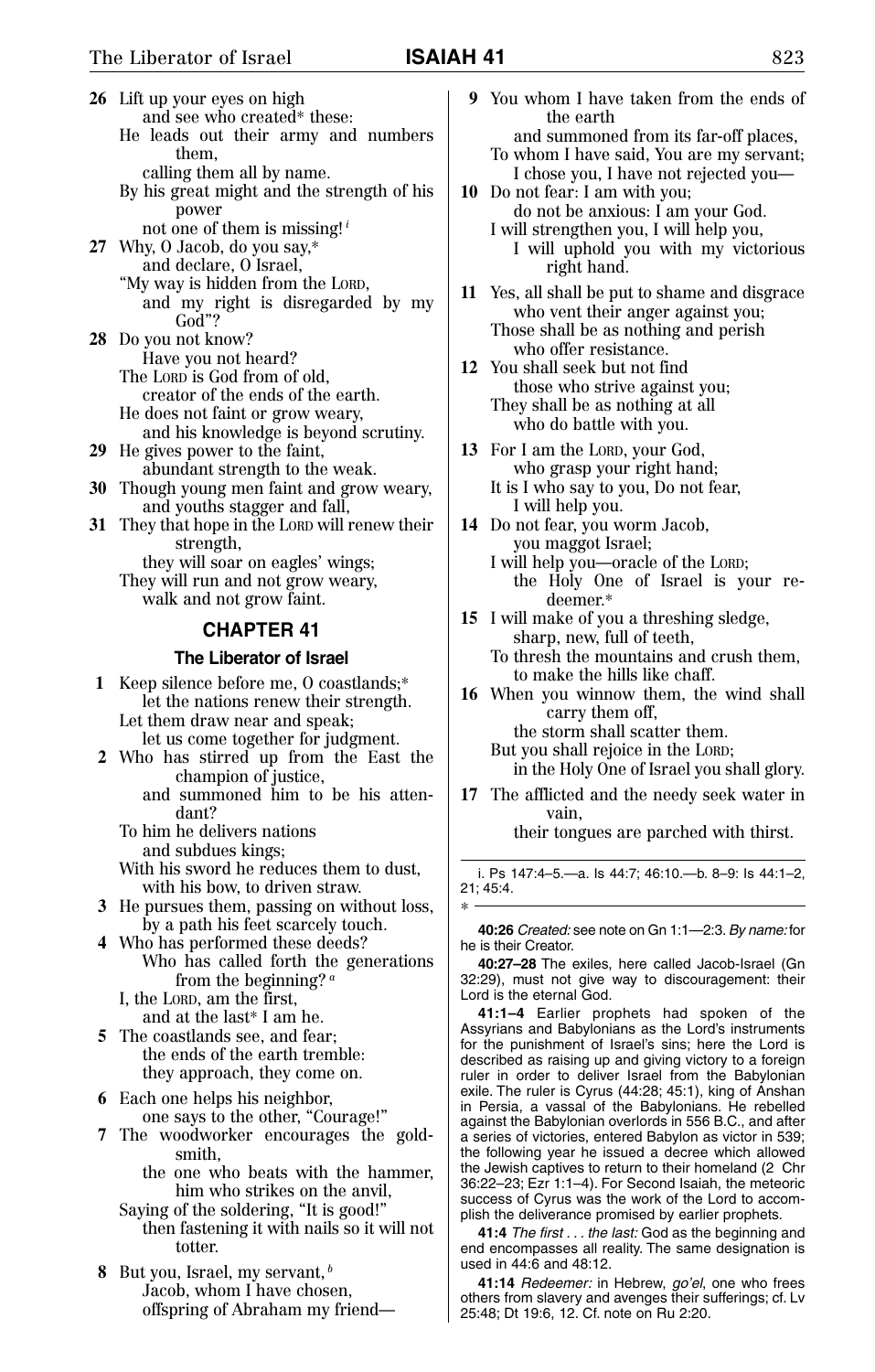Jesus the prophet.\* from Nazareth in Galilee.'

The Cleansing of the Temple. $*$  12  $e$  Jesus entered the temple area and drove out all those engaged in selling and buying there. He overturned the tables of the money changers and the seats of those who were selling doves.\*  $f$  13  $g$  And he said to them, "It is written:

'My house shall be a house of prayer,'\*

but you are making it a den of thieves."

14<sup>h</sup> The blind and the lame<sup>\*</sup> approached him in the temple area, and he cured them. 15 When the chief priests and the scribes saw the wondrous things<sup>\*</sup> he was doing, and the children crying out in the temple area, "Hosanna to the Son of David," they were indignant  $16 * i$  and said to him, "Do you hear what they are saying?" Jesus said to them, "Yes; and have you never read the text, 'Out of the mouths of infants and nurslings you have brought forth praise? 17 And leaving them, he went out of the city to Bethany, and there he spent the night.

The Cursing of the Fig Tree.\*  $18^{\,j}\,\mathrm{When}$ he was going back to the city in the morning, he was hungry. 19<sup>k</sup> Seeing a fig tree by the road, he went over to it, but found nothing on it except leaves. And he said to it, "May no fruit ever come from you again." And immediately the fig tree withered. **20** When the disciples saw this, they were amazed and said, "How was it that the fig tree withered immediately?"  $21 * l$  Jesus said to them in reply, "Amen, I say to you, if you have faith and do not waver, not only will you do what has been done to the fig tree, but even if you say to this mountain, 'Be lifted up and thrown into the sea,' it will be done.  $22<sup>m</sup>$  Whatever you ask for in prayer with faith, you will receive.'

The Authority of Jesus Questioned.\*  $23<sup>n</sup>$  When he had come into the temple area, the chief priests and the elders of the people approached him as he was teaching<br>and said, "By what authority are you doing these things?\* And who gave you this authority?" <sup>o</sup> 24 Jesus said to them in reply, "I shall ask you one question,\* and if you answer it for me, then I shall tell you by what authority I do these things. 25 Where was John's baptism from? Was it of heavenly or of human origin?" They discussed this among themselves and said, "If we say 'Of heavenly origin,' he will say to us, 'Then why did you not believe him?'  $26 * p$  But if we say, "Of human origin," we fear the crowd, for they all regard John as a prophet." 27 So they said to Jesus in reply,<br>"We do not know." He himself said to them, "Neither shall I tell you by what authority I do these things.\*

The Parable of the Two Sons.\* 28 "What is your opinion? A man had two sons. He

e. 12-17: Mk 11:15-19: Lk 19:45-48: Jn 2:14-22.-f. Ly 5:7.—g. Is 56:7; Jer 7:11.—h. 2 Sm 5:8 LXX.—i. Ps<br>8:2 LXX; Wis 10:21.—j. 18–22: Mk 11:12–14, 20–24.—k.<br>Jer 8:13; Lk 13:6–9.—l. 17:20; Lk 17:6.—m. 7:7; 1 Jn 3:22. - n. 23-27: Mk 11:27-33; Lk 20:1-8. - o. Jn  $2:18 - p. 14:5.$ 

21:11 The prophet: see 16:14 ("one of the prophets") and  $V$  46

21:12-17 Matthew changes the order of Mark (11:11, 12, 15) and places the cleansing of the temple on the same day as the entry into Jerusalem. immediately after it. The activities going on in the temple area were not secular but connected with the temple worship. Thus Jesus' attack on those so engaged and his charge that they were making God's house of prayer a den of thieves (w. 12-13) constituted a claim to authority over the religious practices of Israel and were a challenge to the priestly authorities. Verses 14-17 are peculiar to Matthew. Jesus' healings and his countenancing the children's cries of praise rouse the indignation of the chief priests and the scribes (v. 15). These two groups appear in the infancy narrative (2:4) and have been mentioned in the first and third passion predictions (16:21; 20:18). Now, as the passion approaches, they come on the scene again, exhibiting their hostility to Jesus.

21:12 These activities were carried on in the court of the Gentiles, the outermost court of the temple area. Animals for sacrifice were sold: the *doves* were for those who could not afford a more expensive offering, see Lv 5:7. Tables of the money changers: only the coinage of Tyre could be used for the purchases; other money had to be exchanged for that.

21:13 'My house ... prayer': cf. Is 56:7. Matthew omits the final words of the quotation, "for all peoples" ("all nations"), possibly because for him the worship of the God of Israel by all nations belongs to the time after the resurrection; see 28:19. A den of thieves: the phrase is taken from Jer 7:11.

21:14 The blind and the lame: according to 2 Sm 5:8 LXX the blind and the lame were forbidden to enter "the house of the Lord," the temple. These are the last of Jesus' healings in Matthew.

21:15 The wondrous things: the healings.

21:16 'Out of the mouths . . . praise': cf. Ps 8:3 LXX.

21:18-22 In Mark the effect of Jesus' cursing the fig tree is not immediate; see Mk 11:14, 20. By making it so, Matthew has heightened the miracle. Jesus' act seems arbitrary and ill-tempered, but it is a prophetic action similar to those of Old Testament prophets that vividly symbolize some part of their preaching; see, e.g., Ez 12:1-20. It is a sign of the judgment that is to come upon the Israel that with all its apparent piety lacks the fruit of good deeds (3:10) and will soon bear the punishment of its fruitlessness (v. 43). Some scholars propose that this story is the development in tradition of a parable of Jesus about the destiny of a fruitless tree, such as Lk 13:6-9. Jesus' answer to the question of the amazed disciples (v. 20) makes the miracle an example of the power of prayer made with unwavering faith (w. 21-22).

21:21 See 17:20.

21:23-27 Cf. Mk 11:27-33. This is the first of five controversies between Jesus and the religious authorities of Judaism in 21:23-22:46, presented in the form of questions and answers.

21:23 These things: probably his entry into the city, his cleansing of the temple, and his healings there.

21:24 To reply by counterquestion was common in rabbinical debate.

21:26 We fear . . . as a prophet: cf. 14:5.

21:27 Since through embarrassment on the one hand and fear on the other the religious authorities claim ignorance of the origin of John's baptism, they show themselves incapable of speaking with authority; hence Jesus refuses to discuss with them the grounds of his authority.

21:28-32 The series of controversies is interrupted by three parables on the judgment of Israel (21:28-22:14) of which this, peculiar to Matthew, is the first. The second (vv. 33-46) comes from Mark (12:1-12), and the third (22:1-14) from Q; see Lk 14:15-24. This interruption of the controversies is similar to that in Mark, although Mark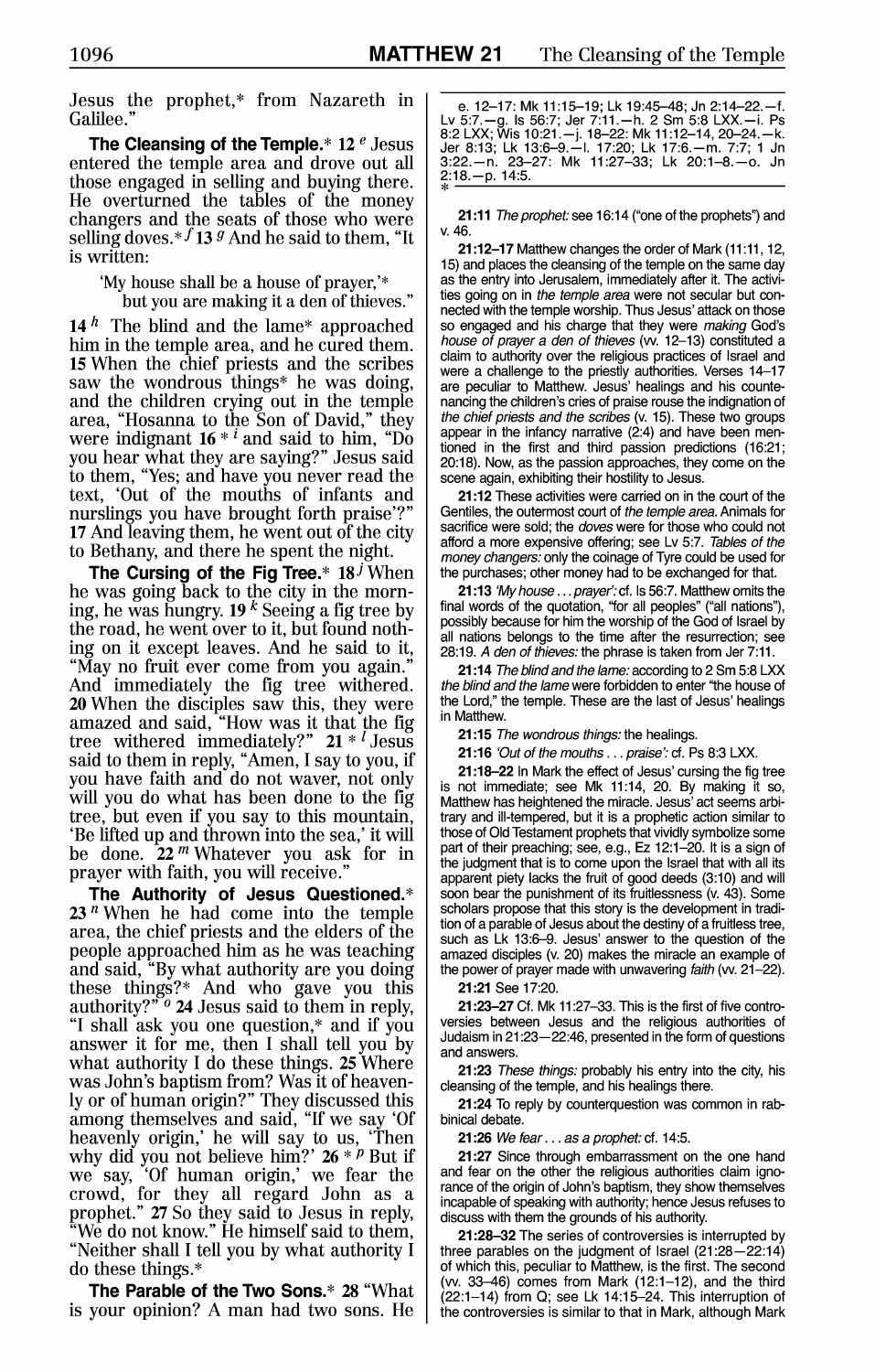## THE GOSPEL ACCORDING TO

## LUKE

*The Gospel according to Luke is the first part of a two-volume work that continues the biblical history of God's dealings with humanity found in the Old Testament, showing how God's promises to Israel have been fulfilled in Jesus and how the salvation promised to Israel and accomplished by Jesus has been extended to the Gentiles. The stated purpose of the two volumes is to provide Theophilus and others like him with certainty—assurance—about earlier instruction they have received (1:4). To accomplish his purpose, Luke shows that the preaching and teaching of the representatives of the early church are grounded in the preaching and teaching of Jesus, who during his historical ministry (Acts 1:21–22) prepared his specially chosen followers and commissioned them to be witnesses to his resurrection and to all else that he did (Acts 10:37–42). This continuity between the historical ministry of Jesus and the ministry of the apostles is Luke's way of guaranteeing the fidelity of the Church's teaching to the teaching of Jesus.*

*Luke's story of Jesus and the church is dominated by a historical perspective. This history is first of all salvation history. God's divine plan for human salvation was accomplished during the period of Jesus, who through the events of his life (22:22) fulfilled the Old Testament prophecies (4:21; 18:31; 22:37; 24:26–27, 44), and this salvation is now extended to all humanity in the period of the church (Acts 4:12). This salvation history, moreover, is a part of human history. Luke relates the story of Jesus and the church to events in contemporary Palestinian (Lk 1:5; 3:1–2; Acts 4:6) and Roman (Lk 2:1–2; 3:1; Acts 11:28; 18:2, 12) history for, as Paul says in Acts 26:26, "this was not done in a corner." Finally, Luke relates the story of Jesus and the church to contemporaneous church history. Luke is concerned with presenting Christianity as a legitimate form of worship in the Roman world, a religion that is capable of meeting the spiritual needs of a world empire like that of Rome. To this end, Luke depicts the Roman governor Pilate declaring Jesus innocent of any wrongdoing three times (23:4, 14, 22). At the same time Luke argues in Acts that Christianity is the logical development and proper fulfillment of Judaism and is therefore deserving of the same toleration and freedom traditionally accorded Judaism by Rome (Acts 13:16–41; 23:6–9; 24:10–21; 26:2–23).*

*The prominence given to the period of the church in the story has important consequences for Luke's interpretation of the teachings of Jesus. By presenting the time of the church as a distinct phase of salvation history, Luke accordingly shifts the early Christian emphasis away from the expectation of an imminent parousia to the day-today concerns of the Christian community in the world. He does this in the gospel by regularly emphasizing the words "each day" (Lk 9:23; cf. Mk 8:34; Lk 11:3; 16:19; 19:47) in the sayings of Jesus. Although Luke still believes the parousia to be a reality that will come unexpectedly (12:38, 45—46), he is more concerned with presenting the words and deeds of Jesus as guides for the conduct of Christian disciples in the interim period between the ascension and the parousia and with presenting Jesus himself as the model of Christian life and piety.*

*Throughout the gospel, Luke calls upon the Christian disciple to identify with the master Jesus, who is caring and tender toward the poor and lowly, the outcast, the sinner, and the afflicted, toward all those who recognize their dependence on God (4:18; 6:20–23; 7:36–50; 14:12–14; 15:1–32; 16:19–31; 18:9–14; 19:1–10; 21:1–4), but who is severe toward the proud and self-righteous, and particularly toward those who place their material wealth before the service of God and his people (6:24–26; 12:13–21; 16:13–15, 19–31; 18:9–14, 15–25; cf. 1:50–53). No gospel writer is more concerned than Luke with the mercy and compassion of Jesus (7:41–43; 10:29–37; 13:6–9; 15:11–32). No gospel writer is more concerned with the role of the Spirit in the life of Jesus and the Christian disciple (1:35, 41; 2:25–27; 4:1, 14, 18; 10:21; 11:13; 24:49), with the importance of prayer (3:21; 5:16; 6:12; 9:28; 11:1–13; 18:1–8), or with Jesus' concern for women (7:11–17, 36–50; 8:2–3; 10:38–42). While Jesus calls all humanity to repent (5:32; 10:13; 11:32; 13:1–5; 15:7–10; 16:30; 17:3–4; 24:47), he is particular-*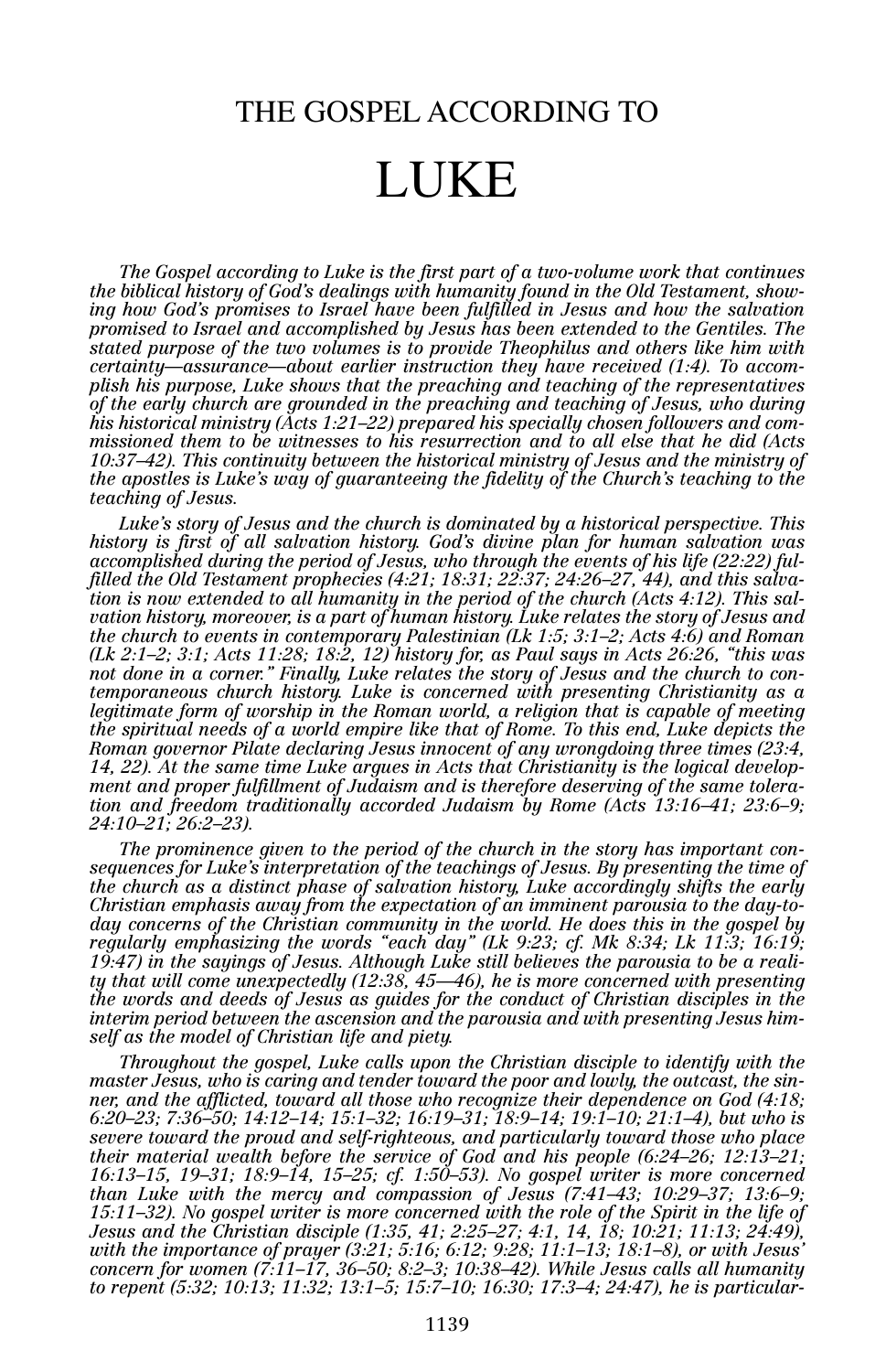**12**, Amen, amen, I say to you, whoever believes in me will do the works that I do, and will do greater ones than these, because I am going to the Father.<sup>h</sup> 13 And whatever you ask in my name, I will do, so that the Father may be glorified in the Son.<sup>*i*</sup> 14 If you ask anything of me in my name, I will do it.

The Advocate. 15 "If you love me, you will keep my commandments.,*<sup>j</sup>* **16**, And I will ask the Father, and he will give you another Advocate\* to be with you always,  $^k$  17 the Spirit of truth,\* which the world cannot accept, because it neither sees nor knows it. But you know it, because it remains with you, and will be in you.<sup>1</sup> 18I will not leave you orphans; I will come to you.\* 19 In a little while the world will no longer see me, but you will see me, because I live and you will live.<sup>m</sup> 20 On that day you will realize that I am in my Father and you are in me and I in you.<sup>n</sup> 21 Whoever has my commandments and observes them is the one who loves me. And whoever loves me will be loved by my Father, and I will love him and reveal myself to him.",*<sup>o</sup>* **22**, Judas, not the Iscariot,\* said to him, "Master, [then] what happened that you will reveal yourself to us and not to the world?"<sup>*p*</sup> 23 Jesus answered and said to him, "Whoever loves me will keep my word, and my Father will love him, and we will come to him and make our dwelling with him.  $q$  24 Whoever does not love me does not keep my words; yet the word you hear is not mine but that of the Father who sent me.

25 "I have told you this while I am with you. **26**, The Advocate, the holy Spirit that the Father will send in my name—he will teach you everything and remind you of all that [I] told you.<sup>*r*</sup> 27 Peace\* I leave with you; my peace I give to you. Not as the world gives do I give it to you. Do not let your hearts be troubled or afraid.<sup>*s*</sup> 28 \* You heard me tell you, 'I am going away and I will come back to you.'<sup>t</sup> If you loved me, you would rejoice that I am going to the Father; for the Father is greater than I. **29**, And now I have told you this before it happens, so that when it happens you may believe.,*<sup>u</sup>* **30**, I will no longer speak much with you, for the ruler of the world\* is coming. He has no power over me, **31**, but the world must know that I love the Father and that I do just as the Father has commanded me. Get up, let us go.<sup>*v*</sup>

#### **CHAPTER 15**

The Vine and the Branches.  $1$ <sup>\*</sup> "I am the true vine,\* and my Father is the vine grower.<sup>*a*</sup> 2 He takes away every branch in me that does not bear fruit, and every one that does he prunes\* so that it bears more fruit. **3**, You are already pruned because of the word that I spoke to you.  $^b$  4 Remain in me, as I remain in you. Just as a branch cannot bear fruit on its own unless it remains on

the vine, so neither can you unless you remain in me. **5** I am the vine, you are the branches. Whoever remains in me and I in him will bear much fruit, because without me you can do nothing.  $6 * c$  Anyone who does not remain in me will be thrown out like a branch and wither; people will gather them and throw them into a fire and they will be burned. 7 If you remain in me and my words remain in you, ask for whatever you want and it will be done for you. <sup>d</sup> 8 By this is my Father glorified, that you bear much fruit and become my disciples. <sup>e</sup> 9 As the Father loves me, so I also love you. Remain in my love. $f$  **10** If you keep my com-

**14:16** Another Advocate: Jesus is the first advocate (paraclete); see 1 Jn 2:1, where Jesus is an advocate in the sense of intercessor in heaven. The Greek term derives from legal terminology for an advocate or defense attorney, and can mean spokesman, mediator, intercessor, comforter, consoler, although no one of these terms encompasses the meaning in John.The Paraclete in John is a teacher, a witness to Jesus, and a prosecutor of the world, who represents the continued presence on earth of the Jesus who has returned to the Father.

**14:17** The Spirit of truth: this term is also used at Qumran, where it is a moral force put into a person by God, as opposed to the spirit of perversity. It is more personal in John; it will teach the realities of the new order (v. 26), and testify to the truth (v. 6). While it has been customary to use masculine personal pronouns in English for the Advocate, the Greek word for "spirit" is neuter, and the Greek text and manuscript variants fluctuate between masculine and neuter pronouns.

**14:18** I will come to you: indwelling, not parousia.

**14:22** Judas, not the Iscariot: probably not the brother of Jesus in Mk 6:3 // Mt 13:55 or the apostle named Jude in Lk 6:16, but Thomas (see note on Jn 11:16), although other readings have "Judas the Cananean."

**14:27** Peace: the traditional Hebrew salutation šālôm; but Jesus' "Shalom" is a gift of salvation, connoting the bounty of messianic blessing.

**14:28** The Father is greater than I: because he sent, gave, etc., and Jesus is "a man who has told you the truth that I heard from God" (8:40).

**14:30** The ruler of the world: Satan; cf. 12:31; 16:11. **15:1—16:4** Discourse on the union of Jesus with his disciples. His words become a monologue and go beyond the immediate crisis of the departure of Jesus.

**15:1–17** Like 10:1–5, this passage resembles a parable. Israel is spoken of as a vineyard at Is 5:1–7; Mt 21:33–46 and as a vine at Ps 80:9–17; Jer 2:21; Ez 15:2; 17:5–10; 19:10; Hos 10:1. The identification of the vine as the Son of Man in Ps 80:15 and Wisdom's description of herself as a vine in Sir 24:17 are further background for portrayal of Jesus by this figure. There may be secondary eucharistic symbolism here; cf. Mk 14:25, "the fruit of the vine."

**15:2** Takes away . . . prunes: in Greek there is a play on two related verbs.

**15:6** Branches were cut off and dried on the wall of the vineyard for later use as fuel.

h. 1:50; 5:20.—i. 15:7, 16; 16:23-24; Mt 7:7-11.-15:10; Dt 6:4–9; Ps 119; Wis 6:18; 1 Jn 5:3; 2 Jn 6.—k. 15:26; Lk 24:49; 1 Jn 2:1.—l. 16:13; Mt 28:20; 2 Jn 1–2. m. 16:16.—n. 10:38; 17:21; Is 2:17; 4:2–3.—o. 16:27; 1 Jn 2:5; 3:24.—p. 7:4; Acts 10:40–41.—q. Rev 3:20.—r. 15:26; 16:7, 13–14; Ps 51:13; Is 63:10.—s. 16:33; Eph 2:14–18. t. 8:40.—u. 13:19; 16:4.—v. 6:38.—a. Ps 80:9–17; Is 5:1–7; Jer 2:21; Ez 15:2; 17:5–10; 19:10.—b. 13:10.—c. Ez 15:6–7; 19:10–14.—d. 14:13; Mt 7:7; Mk 11:24; 1 Jn 5:14.—e. Mt 5:16.—f. 17:23. \*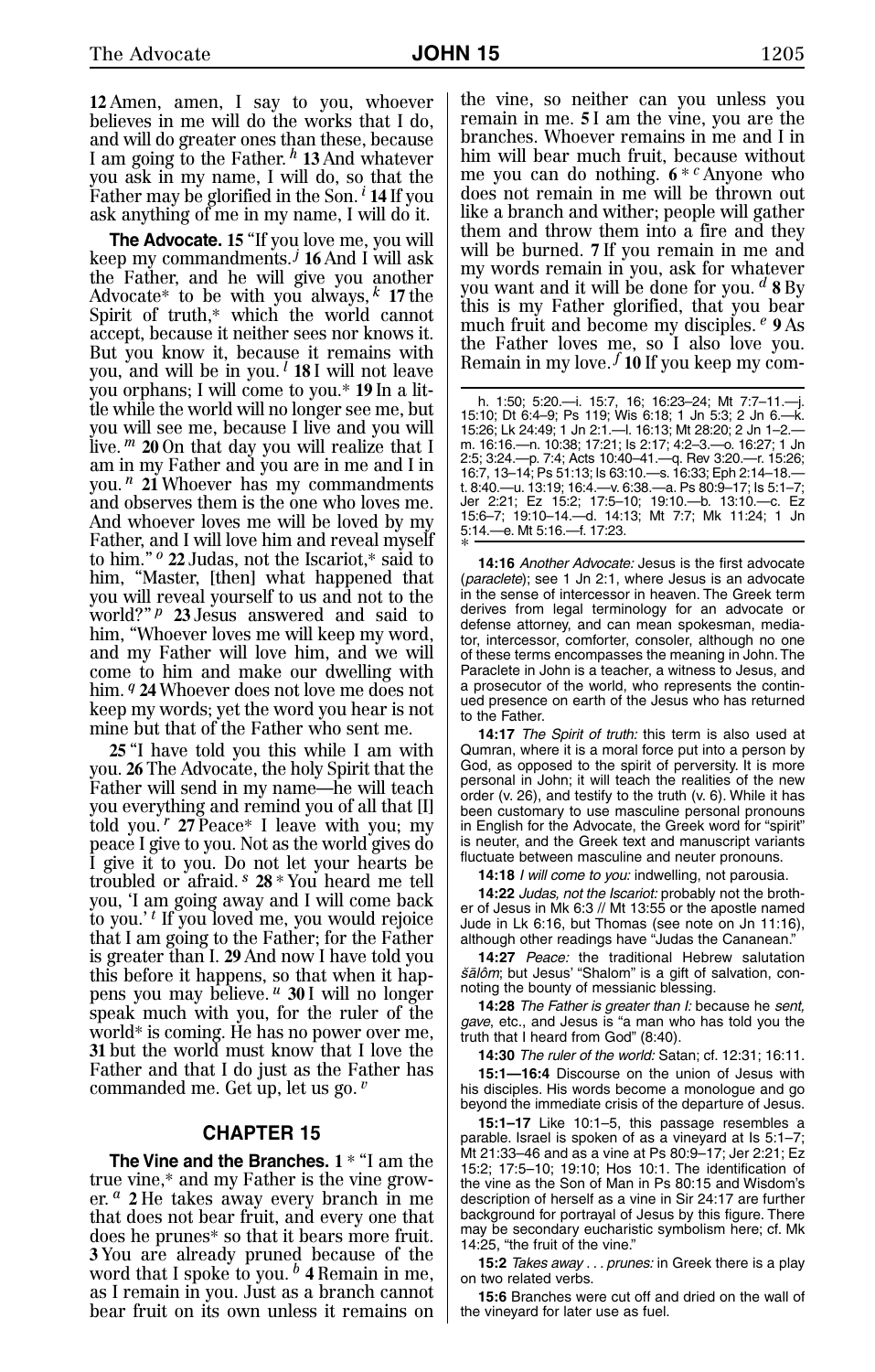because of the supreme good of knowing Christ Jesus my Lord. For his sake I have accepted the loss of all things and I consider them so much rubbish, that I may gain Christ **9** and be found in him, not having any righteousness of my own based on the law but that which comes through faith in Christ, <sup>h</sup> the righteousness from God, depending on faith **10**, to know him and the power of his resurrection and [the] sharing of his sufferings by being conformed to his death, <sup>*i*</sup> 11 if somehow I may attain the resurrection from the dead. $j$ 

**Forward in Christ.**\* 12<sup>k</sup> It is not that I have already taken hold of it or have already attained perfect maturity,\* but I continue my pursuit in hope that I may possess it, since I have indeed been taken possession of by Christ [Jesus]. **13**, Brothers, I for my part do not consider myself to have taken possession. Just one thing: forgetting what lies behind but straining forward to what lies ahead,  $14$ I continue my pursuit toward the goal, the prize of God's upward<br>calling, in Christ Jesus.<sup>1</sup> **15** Let us, then, who are "perfectly mature" adopt this attitude. And if you have a different attitude, this too God will reveal to you. **16**, Only, with regard to what we have attained, continue on the same course.\*

**Wrong Conduct and Our Goal.**\* **17**, Join with others in being imitators of me,\* brothers, and observe those who thus conduct themselves according to the model you have in us.,*<sup>m</sup>* **18**, For many, as I have often told you and now tell you even in tears, conduct themselves as enemies of the cross of Christ.<sup>*n*</sup> 19 Their end is destruction. Their God is their stomach; their glory is in their "shame." Their minds are occupied with earthly things.<sup>o</sup> 20 But our citizenship\* is in heaven, and from it we also await a savior, the Lord Jesus Christ.<sup>p</sup> 21 He will change our lowly body to conform with his glorified body by the power that enables him also to bring all things into subjection to himself.<sup>*q*</sup>

### VI. INSTRUCTIONS FOR THE COMMUNITY \*

#### **CHAPTER 4**

Live in Concord. 1 Therefore, my brothers, whom I love and long for, my joy and crown, in this way stand firm in the Lord, beloved.,*<sup>a</sup>*

**2** I urge Euodia and I urge Syntyche\* to come to a mutual understanding in the Lord. 3 Yes, and I ask you also, my true yokemate,\* to help them, for they have struggled at my side in promoting the gospel, along with Clement and my other co-workers, whose names are in the book of life. $<sup>b</sup>$ </sup>

**Joy and Peace. 4**, Rejoice\* in the Lord always. I shall say it again: rejoice!  $c$  **5** Your kindness\* should be known to all. The Lord is near.,*<sup>d</sup>* **6**, Have no anxiety at all, but in everything, by prayer and petition, with thanksgiving, make your requests known to God.<sup>e</sup> 7 Then the peace of God that surpasses all understanding will guard your hearts and minds in Christ Jesus.<sup>*j*</sup>

**8**,*g*, Finally, brothers, whatever is true, whatever is honorable, whatever is just, whatever is pure, whatever is lovely, whatever is gracious, if there is any excellence and if there is anything worthy of praise, think about these things.\* **9**, Keep on doing what you have learned and received and heard and seen in me.<sup>h</sup> Then the God of peace will be with you.\*

h. Rom 3:21–22.—i. Rom 6:3–5; 8:17; Gal 6:17.—j. Jn 11:23–26; Acts 4:2; Rev 20:5–6.—k. 1 Tm 6:12, 19.—l. 1 Cor 9:24–25; 2 Tm 4:7.—m. 1 Cor 4:16; 11:1; 1 Thes 1:7; 1 Pt 5:3.—n. 1 Cor 1:17, 23; Gal 6:12.—o. Rom 8:5–6; 16:18.—p. Eph 2:6, 19; Col 3:1–3; Heb 12:22.—q. Rom 8:23, 29; 1 Cor 15:42–57; 2 Cor 3:18; 5:1–5 / 1 Cor 15:27–28.—a. 1 Thes 2:19–20.—b. Ex 32:32–33; Ps 69:29; Dn 12:1; Lk 10:20; Rev 3:5; 13:8; 17:8; 20:12, 15; 21:27.—c. 2:18; 3:1.—d. Ti 3:2 / Ps 145:18; Heb 10:37; Jas 5:8–9.—e. Mt 6:25–34; 1 Pt 5:7 / Col 4:2.—f. Jn 14:27; Col 3:15.—g. Rom 12:17.—h. 1 Thes 4:1 / Rom 15:33; 16:20; 1 Cor 14:33; 1 Thes 5:23. \*

**3:12–16** To be taken possession of by Christ does not mean that one has already arrived at perfect spiritual maturity. Paul and the Philippians instead press on, trusting in God.

**3:12** Attained perfect maturity: possibly an echo of the concept in the mystery religions of being an initiate, admitted to divine secrets.

**3:16** Some manuscripts add, probably to explain Paul's cryptic phrase, "thinking alike."

**3:17–21** Paul and those who live a life centered in Christ, envisaging both his suffering and resurrection, provide a model that is the opposite of opponents who reject Christ's cross (cf. 1 Cor 1:23).

**3:17** Being imitators of me: not arrogance, but humble simplicity, since all his converts know that Paul is wholly dedicated to imitating Christ (1 Cor 11:1; cf. also Phil 4:9; 1 Thes 1:6; 2 Thes 3:7, 9; 1 Cor 4:6).

**3:20** Citizenship: Christians constitute a colony of heaven, as Philippi was a colonia of Rome (Acts 16:12). The hope Paul expresses involves the final coming of Christ, not a status already attained, such as the opponents claim.

**4:1–9** This series of ethical admonitions rests especially on the view of Christ and his coming (cf. v. 5) in 3:20–21. Paul's instructions touch on unity within the congregation, joy, prayer, and the Christian outlook on life.

**4:2** Euodia . . . Syntyche: two otherwise unknown women in the Philippian congregation; on the advice to them, cf. 2:2–4.

**4:3** Yokemate: or "comrade," although the Greek syzygos could also be a proper name. Clement: otherwise unknown, although later writers sought to identify him with Clement, bishop of Rome (Eusebius, Ecclesiastical History 3.15.1).

**4:4** Rejoice: see note on 3:1.

**4:5** Kindness: considerateness, forbearance, fairness. The Lord is near: most likely a reference to Christ's parousia (Phil 1:6, 10; 3:20–21; 1 Cor 16:22), although some sense an echo of Ps 119:151 and the perpetual presence of the Lord.

**4:8** The language employs terms from Roman Stoic thought.

**4:9** Cf. note on 3:17.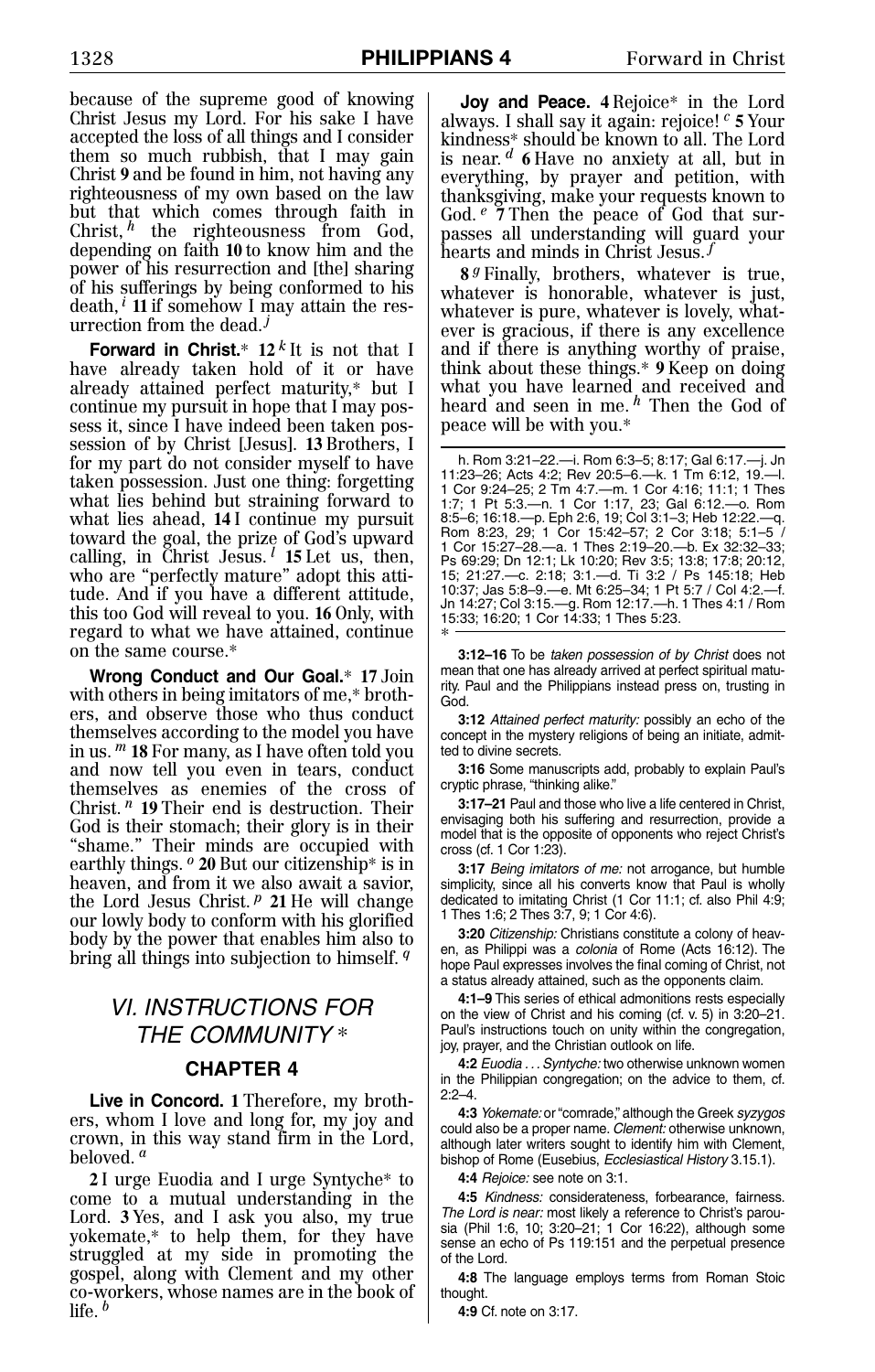13 \* This is how we know that we remain in him and he in us, that he has given us of his Spirit. **14**, Moreover, we have seen and testify that the Father sent his Son as savior of the world. **15**, Whoever acknowledges that Jesus is the Son of God, God remains in him and he in God. **16**, We have come to know and to believe in the love God has for us.

God is love, and whoever remains in love remains in God and God in him. **17**, In this is love brought to perfection among us, that we have confidence on the day of judgment because as he is, so are we in this world.<sup> $i$ </sup> 18 There is no fear in love, but perfect love drives out fear because fear has to do with punishment, and so one who fears is not yet perfect in love. **19**, We love because he first loved us. **20**, If anyone says, "I love God," but hates his brother, he is a liar; for whoever does not love a brother whom he has seen cannot love God\* whom he has not seen. **21**, This is the commandment we have from him: whoever loves God must also love his brother.,*<sup>k</sup>*

#### **CHAPTER 5**

Faith Is Victory over the World. 1 \* Everyone who believes that Jesus is the Christ is begotten by God, and everyone who loves the father loves [also] the one begotten by him.  $a$  2 In this way we know that we love the children of God when we love God and obey his commandments. **3**, For the love of God is this, that we keep his commandments. And his commandments are not burdensome, b **4**, for whoever is begotten by God conquers the world. And the victory that conquers the world is our faith.<sup>c</sup> 5 Who [indeed] is the victor over the world but the one who believes that Jesus is the Son of God?,*<sup>d</sup>*

**6**, This is the one who came through water and blood,\* Jesus Christ, not by water alone, but by water and blood. The Spirit is the one that testifies, and the Spirit is truth.<sup>e</sup> 7So there are three that testify, **8**, the Spirit, the water, and the blood, and the three are of one  $\arccos t$  **9** If we accept human testimony, the testimony of God is surely greater. Now the testimony of God is this, that he has testified on behalf of his Son.<sup>9</sup> 10 Whoever believes in the Son of God has this testimony within himself. Whoever does not believe God has made him a liar by not believing the testimony God has given about his Son.<sup>h</sup> **11**, And this is the testimony: God gave us eternal life, and this life is in his Son.<sup>*</sup>* 12 Whoever possesses the Son has life; whoever does not possess the Son of God does not have life.

#### IV. EPILOGUE \*

Prayer for Sinners. 13 I write these things to you so that you may know that you have eternal life, you who believe in the name of

the Son of God.<sup>*j*</sup> 14 And we have this confidence in him, that if we ask anything according to his will, he hears us. <sup>k</sup> 15 And if we know that he hears us in regard to whatever we ask, we know that what we have asked him for is ours. **16**, If anyone sees his brother sinning, if the sin is not deadly, he should pray to God and he will give him life. This is only for those whose sin is not deadly. There is such a thing as deadly sin, about which I do not say that you should pray. **17**, All wrongdoing is sin, but there is sin that is not deadly.

18 We know that no one begotten by God sins; but the one begotten by God he protects, and the evil one cannot touch him. 19 We know that we belong to God, and the whole world is under the power of the evil one. **20**, We also know that the Son of God has come and has given us discernment to know the one who is true. And we are in the one who is true, in his Son Jesus Christ. He is the true God and eternal life. $^m$  21 Children, be on your guard against idols.

| i. 2:28.--i. 2:4.--k. Jn 13:34; 14:15, 21; 15:17.--a. Jn      |
|---------------------------------------------------------------|
| 8:42; 1 Pt 1:23.—b. Jn 14:15.—c. Jn 16:33.—d. 1 Cor           |
| 15:57 .- e. Jn 15:26; 19:34 .- f. Jn 5:32, 36; 15:26 .- q. Jn |
| 5:32, 37.—h. Jn 3:33.—i. 1:2; Jn 1:4; 5:21, 26; 17:3.—i.      |
| Jn 1:12; 20:31.—k. 3:21–22; Mt 7:7; Jn 14:13–14.—I. Mt        |
| 12:31.—m. Jer 24:7: Jn 17:3: Eph 1:17.                        |
| $\ast$ $-$                                                    |
|                                                               |

**4:13–21** The testimony of the Spirit and that of faith join the testimony of love to confirm our knowledge of God. Our love is grounded in the confession of Jesus as the Son of God and the example of God's love for us. Christian life is founded on the knowledge of God as love and on his continuing presence that relieves us from fear of judgment (vv. 16–18). What Christ is gives us confidence, even as we live and love in this world. Yet Christian love is not abstract but lived in the concrete manner of love for one another.

**4:20** Cannot love God: some ancient manuscripts read "how can he love . . . ?"

**5:1–5** Children of God are identified not only by their love for others (4:7–9) and for God (vv. 1–2) but by their belief in the divine sonship of Jesus Christ. Faith, the acceptance of Jesus in his true character and the obedience in love to God's commands (v. 3), is the source of the Christian's power in the world and conquers the world of evil (vv. 4–5). even as Christ overcame the world (Jn 16:33).

**5:6–12** Water and blood (v. 6) refers to Christ's baptism (Mt 3:16–17) and to the shedding of his blood on the cross (Jn 19:34). The Spirit was present at the baptism (Mt 3:16; Mk 1:10; Lk 3:22; Jn 1:32, 34).The testimony to Christ as the Son of God is confirmed by divine witness (vv. 7–9), greater by far than the two legally required human witnesses (Dt 17:6).To deny this is to deny God's truth; cf. Jn 8:17–18.The gist of the divine witness or testimony is that eternal life (vv. 11-12) is given in Christ and nowhere else. To possess the Son is not acceptance of a doctrine but of a person who lives now and provides life.

**5:13–21** As children of God we have confidence in prayer because of our intimate relationship with him (vv. 14–15). In love, we pray (vv. 16-17) for those who are in sin, but not in deadly sin (lit., "sin unto death"), probably referring to apostasy or activities brought on under the antichrist; cf. Mk 3:29; Heb 6:4–6; 10:26–31. Even in the latter case, however, prayer, while not enjoined, is not forbidden. The letter concludes with a summary of the themes of the letter (vv. 18–20). There is a sharp antithesis between the children of God and those belonging to the world and to the evil one. The Son reveals the God of truth; Christians dwell in the true God, in his Son, and have eternal life. The final verse (v. 21) voices a perennial warning about idols, any type of rival to God.